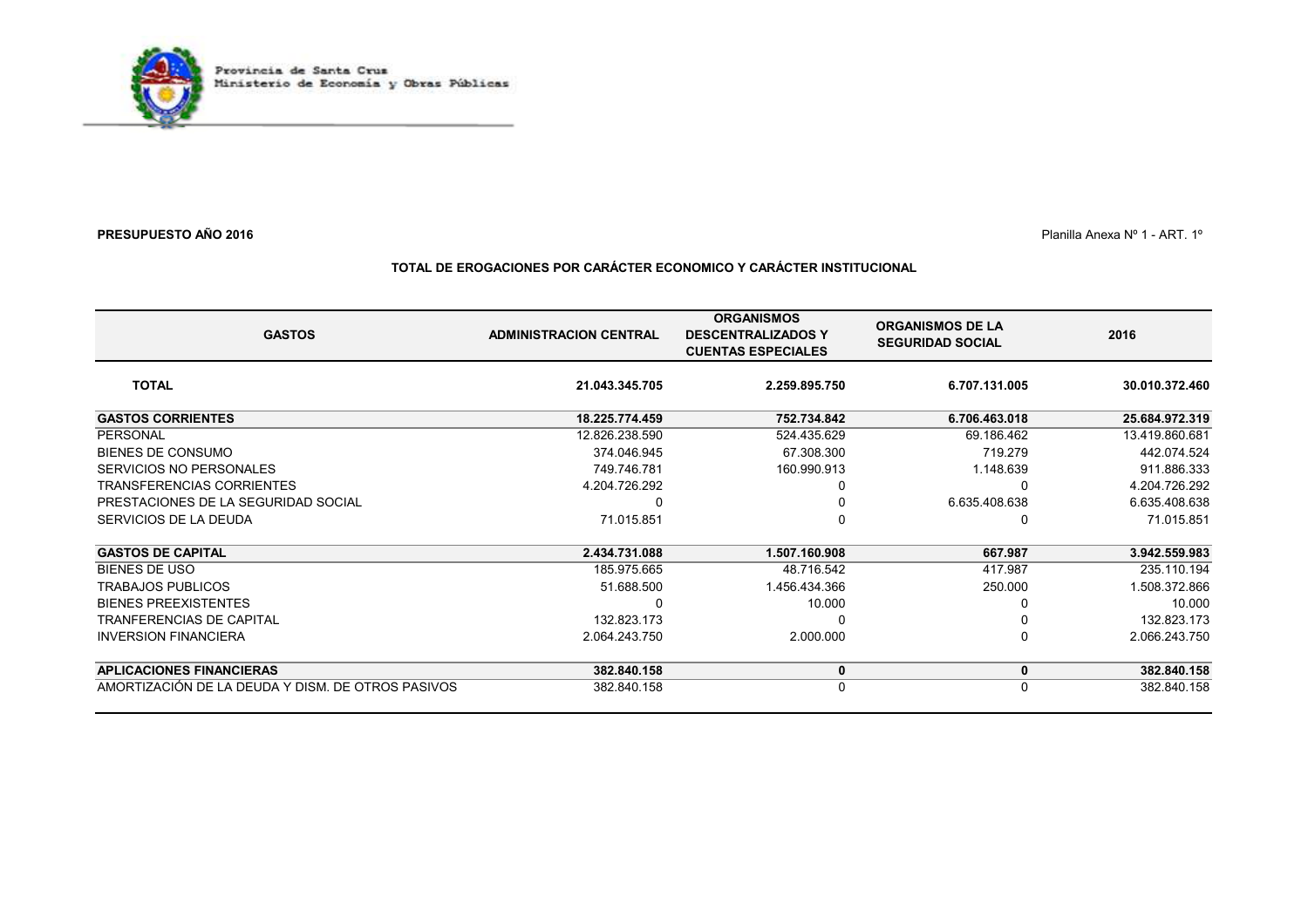

#### **GASTOS DE LA ADMINISTRACION CENTRAL**

Planilla Anexa Nº 2- ART. 1º

#### **POR CARÁCTER INSTITUCIONAL Y POR OBJETO**

| Jurisdicciones / Entidades              | <b>GASTO EN PERSONAL</b> | <b>BIENES DE</b><br><b>CONSUMO</b> | <b>SERVICIOS NO</b><br><b>PERSONALES</b> | <b>BIENES DE USO</b> | <b>TRABAJOS</b><br><b>PUBLICOS</b> | <b>BIENES PREEXIST.</b> | TRANSF.<br><b>CORRIENTES</b> | <b>TRANSF. DE CAPITAL</b> | <b>INVERSION</b><br><b>FINANCIERA</b> | <b>SS. DE LA DEUDA Y</b><br><b>DISM. DE OTROS</b><br><b>PASIVOS</b> | <b>TOTAL 2016</b> |
|-----------------------------------------|--------------------------|------------------------------------|------------------------------------------|----------------------|------------------------------------|-------------------------|------------------------------|---------------------------|---------------------------------------|---------------------------------------------------------------------|-------------------|
| <b>TOTAL</b>                            | 12.826.238.590           | 374.046.945                        | 749.746.781                              | 185.975.665          | 51.688.500                         | 0                       | 4.204.726.292                | 132.823.173               | 2.064.243.750                         | 453.856.009                                                         | 21.043.345.705    |
| GOBERNACIÓN                             | 23.670.679               | 1.330.000                          | 2.890.092                                | 370.000              |                                    |                         |                              |                           |                                       |                                                                     | 28.260.771        |
| PODER JUDICIAL                          | 1.159.260.466            | 2.000.000                          | 7.980.000                                | 10.000               | 10.000                             |                         |                              |                           |                                       |                                                                     | 1.169.260.466     |
| CONSEJO DE LA MAGISTRATURA              | 4.997.779                | 99.152                             | 670.000                                  | 100.000              |                                    |                         |                              |                           |                                       |                                                                     | 5.866.931         |
| TRIBUNAL DE CUENTAS                     | 57.271.452               | 1.161.900                          | 4.545.640                                | 4.100.000            | 8.378.500                          |                         |                              |                           |                                       |                                                                     | 75.457.492        |
| MINISTERIO DE GOBIERNO                  | 170.493.946              | 9.150.000                          | 12.238.935                               | 4.400.000            |                                    |                         | 29.700.000                   | 1.200.000                 | 1.000.000                             |                                                                     | 228.182.881       |
| JEFATURA DE POLICÍA                     | 2.421.096.784            | 89.486.223                         | 30.545.504                               | 50.051.298           |                                    |                         |                              |                           |                                       |                                                                     | 2.591.179.809     |
| MINISTERIO DE ECONOMÍA Y OBRAS PÚBLICAS | 117.285.870              | 4.500.817                          | 68.567.169                               | 1.518.573            | 35,000,000                         |                         | 17.270.000                   |                           | 4.500.000                             |                                                                     | 248.642.429       |
| CONSEJO AGRARIO PROVINCIAL              | 58.848.620               | 2.000.000                          | 4.264.000                                | 6.000.000            | 5.500.000                          |                         | 9.520.000                    |                           | 5.500.000                             |                                                                     | 91.632.620        |
| CONSEJO PROVINCIAL DE EDUCACIÓN         | 5.934.200.000            | 40.882.500                         | 174.856.969                              | 79.660.000           |                                    |                         | 853.300.000                  |                           |                                       |                                                                     | 7.082.899.469     |
| MINISTERIO DE DESARROLLO SOCIAL         | 283.697.710              | 5.124.395                          | 23.409.831                               | 7.664.024            |                                    |                         | 329.433.091                  | 25.628.573                |                                       |                                                                     | 674.957.624       |
| MINISTERIO SECRETARIA GRAL, GOBERNACIÓN | 114.033.228              | 19.818.894                         | 101.175.576                              | 6.000.000            |                                    |                         | 18.600.000                   | 11.000.000                |                                       |                                                                     | 270.627.698       |
| CASA DE SANTA CRUZ                      | 8.119.846                | 720,000                            | 4.520.000                                | 40.000               |                                    |                         |                              |                           |                                       |                                                                     | 13.399.846        |
| TRIBUNAL DE DISCIPLINA                  | 3.283.382                | 68.344                             | 719.888                                  | 60.750               |                                    |                         |                              |                           |                                       |                                                                     | 4.132.364         |
| HONORABLE CÁMARA DE DIPUTADOS           | 338.839.250              | 2.161.250                          | 22.122.100                               | 382.200              | 2.800.000                          |                         | 4.823.000                    | 200.200                   |                                       |                                                                     | 371.328.000       |
| MINISTERIO DE LA PRODUCCIÓN             | 104.365.470              | 1.102.870                          | 17.731.730                               | 1.321.320            |                                    |                         | 1.466.964                    | 2.774.400                 | 15.028.000                            |                                                                     | 143.790.754       |
| JEFATURA DE GABINETE                    | 12.530.208               | 1.320.000                          | 24.401.347                               | 250,000              |                                    |                         |                              |                           |                                       |                                                                     | 38.501.555        |
| MINISTERIO DE SALUD                     | 2.014.243.900            | 193.120.600                        | 249.108.000                              | 24.047.500           |                                    |                         | 92.548.000                   |                           |                                       |                                                                     | 2.573.068.000     |
| OBLIGACIONES A/C, DEL TESORO            |                          |                                    |                                          |                      |                                    |                         | 2.848.065.237                | 92.020.000                | 2.038.215.750                         | 453.856.009                                                         | 5.432.156.996     |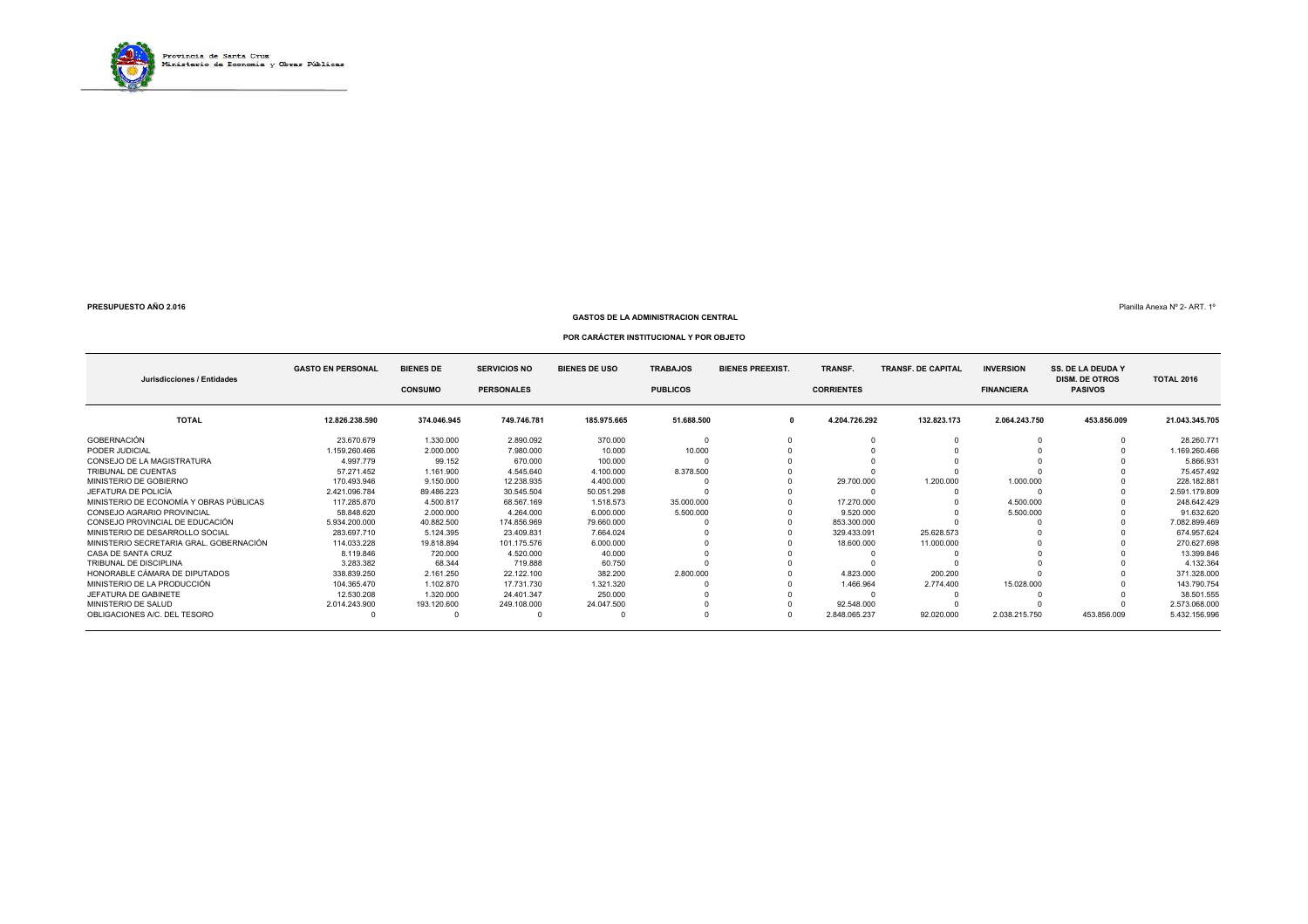

Planilla Anexa Nº 3 - ART. 1º

#### **GASTO DE LOS ORGANISMOS DESCENTRALIZADOS Y CUENTAS ESPECIALES**

#### **POR SU CARÁCTER INSTITUCIONAL Y POR OBJETO**

| Jurisdicciones / Entidades   | <b>GASTO EN</b><br><b>PERSONAL</b> | <b>BIENES DE</b><br><b>CONSUMO</b> | <b>SERVICIOS NO</b><br><b>PERSONALES</b> | <b>BIENES DE USO</b> | <b>TRABAJOS</b><br><b>PUBLICOS</b> | <b>BIENES</b><br>PREEXIST. | TRANSF.<br><b>CORRIENTES</b> | <b>TRANSF. DE</b><br><b>CAPITAL</b> | <b>INVERSION</b><br><b>FINANCIERA</b> | <b>SS. DE LA DEUDA Y</b><br><b>DISM. DE OTROS</b><br><b>PASIVOS</b> | <b>TOTAL 2016</b> |
|------------------------------|------------------------------------|------------------------------------|------------------------------------------|----------------------|------------------------------------|----------------------------|------------------------------|-------------------------------------|---------------------------------------|---------------------------------------------------------------------|-------------------|
| <b>TOTAL</b>                 | 524.435.629                        | 67.308.300                         | 160.990.913                              | 48.716.542           | 1.456.434.366                      | 10.000                     |                              |                                     | 2.000.000                             |                                                                     | 2.259.895.750     |
| ESCRIBANÍA MAYOR DE GOBIERNO |                                    | 340.000                            | 220,000                                  | 380,000              | 210,000                            |                            |                              |                                     |                                       |                                                                     | 1.150.000         |
| FONDO DEL PODER JUDICIAL     |                                    | 7.171.471                          | 13.188.755                               | 5.641.381            | 19.569.220                         | 10.000                     |                              |                                     |                                       |                                                                     | 45.580.827        |
| P.RE.P.A.P.                  |                                    | 578,870                            | 405.950                                  | 23.500               |                                    |                            |                              |                                     |                                       |                                                                     | 1.008.320         |
| A.G.V.P.                     | 299.606.423                        | 1.000.000                          | 13.000.000                               | 12.000.000           | 303.787.800                        |                            |                              |                                     |                                       |                                                                     | 629.394.223       |
| I.D.U.V.                     | 85.830.507                         | 1.500.000                          | 8.500.000                                | 1.000.000            | 1.118.052.960                      |                            |                              |                                     | 2.000.000                             |                                                                     | 1.216.883.467     |
| U.E.P.                       | 719.366                            | 23.500                             | 25.000                                   | 21.500               |                                    |                            |                              |                                     |                                       |                                                                     | 789.366           |
| U.E.P.A.O.M.R.E.E.           | 1.909.502                          | 26.463.044                         | 91.024.677                               | 14.701.691           |                                    |                            |                              |                                     |                                       |                                                                     | 134.098.914       |
| ARANCEL, HOSPITALARIO        | 71.434.425                         | 18.528.300                         | 14.443.200                               | 3.712.800            |                                    |                            |                              |                                     |                                       |                                                                     | 108.118.725       |
| FONDO PROV. DE PESCA         | 473.376                            | 1.785.588                          | 7.650.000                                | 1.985.750            | 10.000.000                         |                            |                              |                                     |                                       |                                                                     | 21.894.714        |
| Un.E.Po.S.C.                 | 24.492.887                         | 5.652.758                          | 3.379.700                                | 3.500.000            | 4.814.386                          |                            |                              |                                     |                                       |                                                                     | 41.839.731        |
| U.E.P.A.H.R.S.C.             | 2.756.457                          | 100.000                            |                                          | 11.560               |                                    |                            |                              |                                     |                                       |                                                                     | 2.868.017         |
| I.E.S.C.                     | 37.212.686                         | 4.164.769                          | 9.153.631                                | 5.738.360            |                                    |                            |                              |                                     |                                       |                                                                     | 56.269.446        |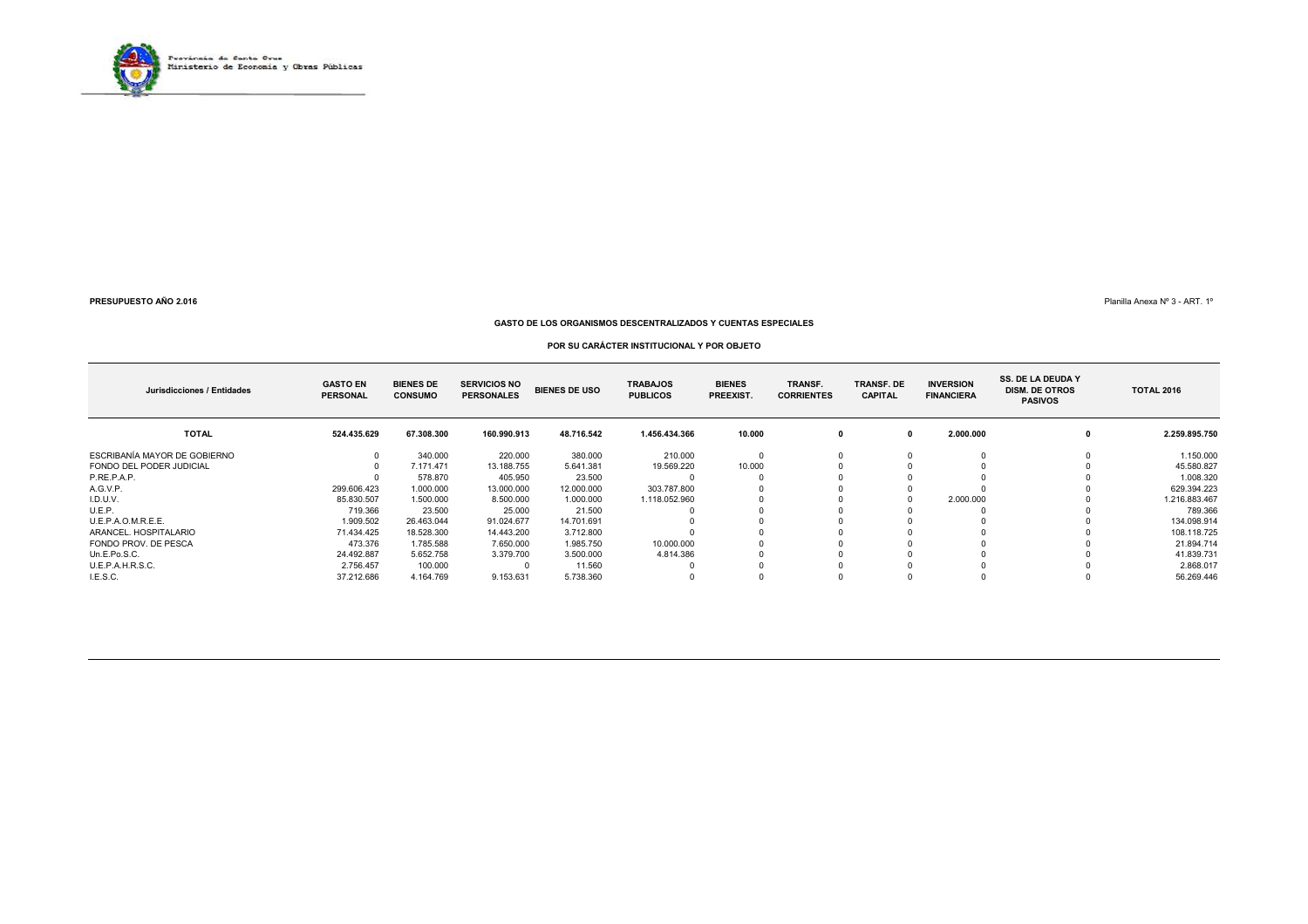

Planilla Anexa Nº 4 - ART. 1º

#### **GASTOS DE LOS ORGANISMOS DE LA SEGURIDAD SOCIAL**

**POR CARÁCTER INSTITUCIONAL Y POR OBJETO**

| Jurisdicciones / Entidades | <b>GASTO EN</b><br><b>PERSONAL</b> | <b>BIENES DE</b><br><b>CONSUMO</b> | <b>SERVICIOS NO</b><br><b>PERSONALES</b> | <b>BIENES DE USO</b> | <b>TRABAJOS</b><br><b>PUBLICOS</b> | <b>BIENES</b><br>PREEXIST. | <b>TRANSF. CORRIENTES</b> | <b>TRANSF. DE</b><br><b>CAPITAL</b> | <b>INVERSION</b><br><b>FINANCIERA</b> | <b>SS. DE LA DEUDA Y</b><br><b>DISM. DE OTROS</b><br><b>PASIVOS</b> | <b>TOTAL 2016</b> |
|----------------------------|------------------------------------|------------------------------------|------------------------------------------|----------------------|------------------------------------|----------------------------|---------------------------|-------------------------------------|---------------------------------------|---------------------------------------------------------------------|-------------------|
| TOTAL                      | 69.186.462                         | 719.279                            | 1.148.639                                | 417.987              | 250.000                            |                            | 6.635.408.638             |                                     |                                       |                                                                     | 6.707.131.005     |
| CAJA DE PREVISIÓN SOCIAL   | 69.186.462                         | 719.279                            | 1.148.639                                | 417.987              | 250.000                            |                            | 6.635.408.638             |                                     |                                       |                                                                     | 6.707.131.005     |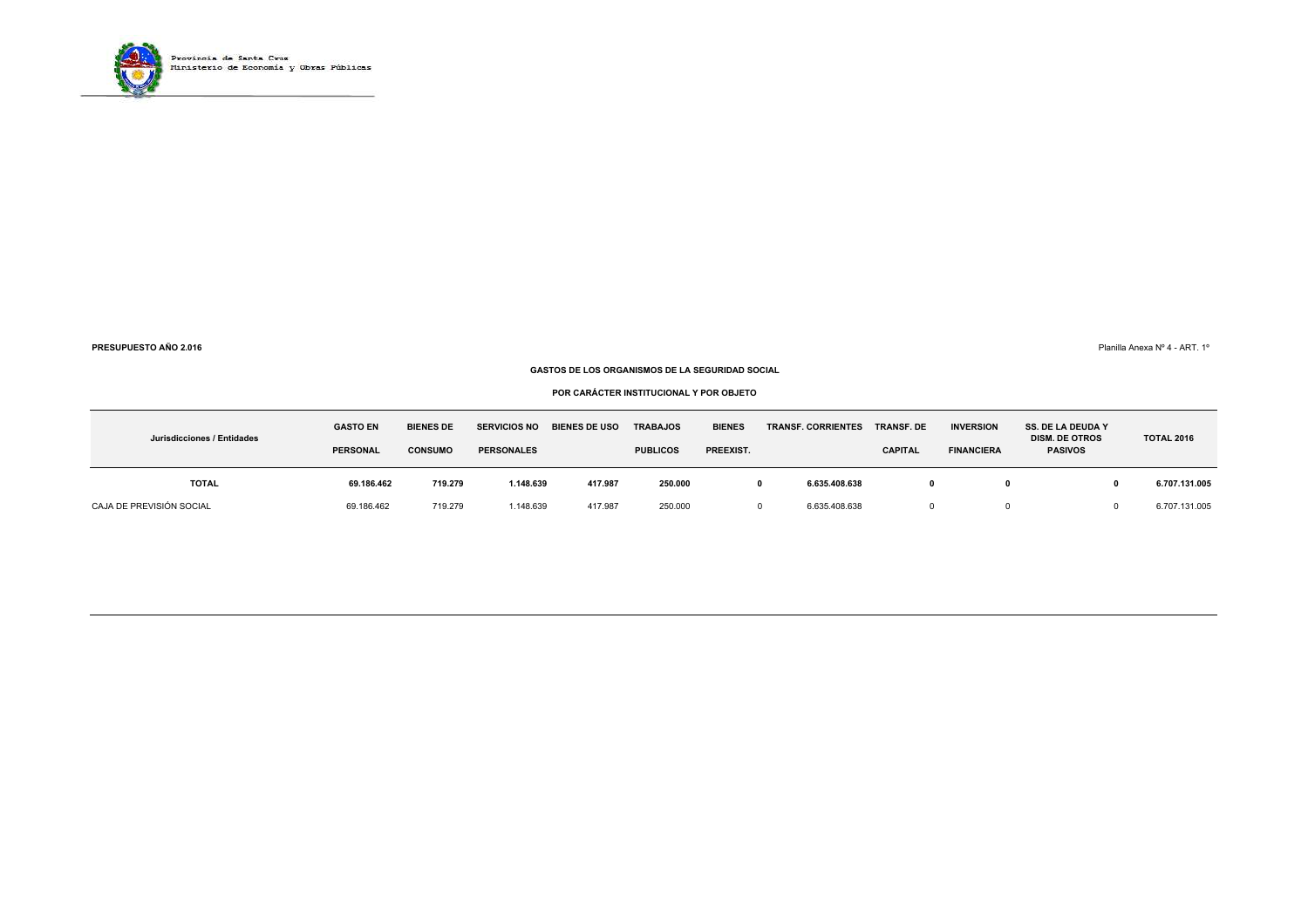

Planilla Anexa Nº 5 - ART. 2º

### **COMPOSICION DE LOS RECURSOS POR CARÁCTER ECONOMICO Y CARÁCTER INSTITUCIONAL**

| <b>RECURSOS</b>                                | <b>ADMINISTRACION CENTRAL</b> | <b>ORGANISMOS</b><br><b>DESCENTRALIZADOS Y</b><br><b>CUENTAS ESPECIALES</b> | <b>ORGANISMOS DE LA</b><br><b>SEGURIDAD SOCIAL</b> | <b>TOTAL 2016</b> |
|------------------------------------------------|-------------------------------|-----------------------------------------------------------------------------|----------------------------------------------------|-------------------|
| <b>TOTAL</b>                                   | 17.112.826.922                | 1.827.992.412                                                               | 4.275.149.393                                      | 23.215.968.727    |
| <b>INGRESOS CORRIENTES</b>                     | 17.000.339.225                | 906.482.794                                                                 | 4.275.149.393                                      | 22.181.971.412    |
| <b>INGRESOS TRIBUTARIOS</b>                    | 11.404.074.694                | 565.964.700                                                                 | 987.283.523                                        | 12.957.322.917    |
| <b>INGRESOS NO TRIBUTARIOS</b>                 | 4.849.821.997                 | 338.663.094                                                                 | 0                                                  | 5.188.485.091     |
| CONTRIBUCIONES A LA SEGURIDAD SOCIAL           | 0                             | $\Omega$                                                                    | 3.287.865.870                                      | 3.287.865.870     |
| VENTA DE BIENES Y SERVICIOS DE ADM. PÚBLICAS   | 5.262.348                     | 1.255.000                                                                   |                                                    | 6.517.348         |
| INGRESOS DE OPERACIÓN                          | 256.827.397                   | n                                                                           |                                                    | 256.827.397       |
| <b>RENTAS DE LA PROPIEDAD</b>                  | 27.200.000                    |                                                                             |                                                    | 27.200.000        |
| TRANSFERENCIAS CORRIENTES                      | 457.152.789                   | 600.000                                                                     |                                                    | 457.752.789       |
|                                                |                               |                                                                             |                                                    |                   |
| <b>INGRESOS DE CAPITAL</b>                     | 112.487.697                   | 723.462.541                                                                 | $\bf{0}$                                           | 835.950.238       |
| RECURSOS PROPIOS DE CAPITAL                    | 413.816                       | 260,000                                                                     | $\Omega$                                           | 673.816           |
| <b>TRANSFERENCIAS DE CAPITAL</b>               | 108.444.261                   | 639.132.541                                                                 |                                                    | 747.576.802       |
| VENTA DE ACC., PART. DE CAP. Y TITULOS VALORES | $\Omega$                      | $\Omega$                                                                    |                                                    |                   |
| RECUPERO DE PRÉSTAMOS                          | 3.629.620                     | 84.070.000                                                                  | $\Omega$                                           | 87.699.620        |
|                                                |                               |                                                                             |                                                    |                   |
| <b>FUENTES FINANCIERAS</b>                     | $\mathbf 0$                   | 198.047.077                                                                 | 0                                                  | 198.047.077       |
| ENDEUDAMIENTO PÚBLICO                          | $\mathbf{0}$                  | 0                                                                           | $\Omega$                                           | ∩                 |
| OBTENCIÓN DE PRÉSTAMOS                         | ∩                             |                                                                             |                                                    |                   |
| INCREMENTO DEL PATRIMONIO                      |                               |                                                                             |                                                    |                   |
| REMANENTE DE EJERCICIOS ANTERIORES             | n                             | 198.047.077                                                                 |                                                    | 198.047.077       |
|                                                |                               |                                                                             |                                                    |                   |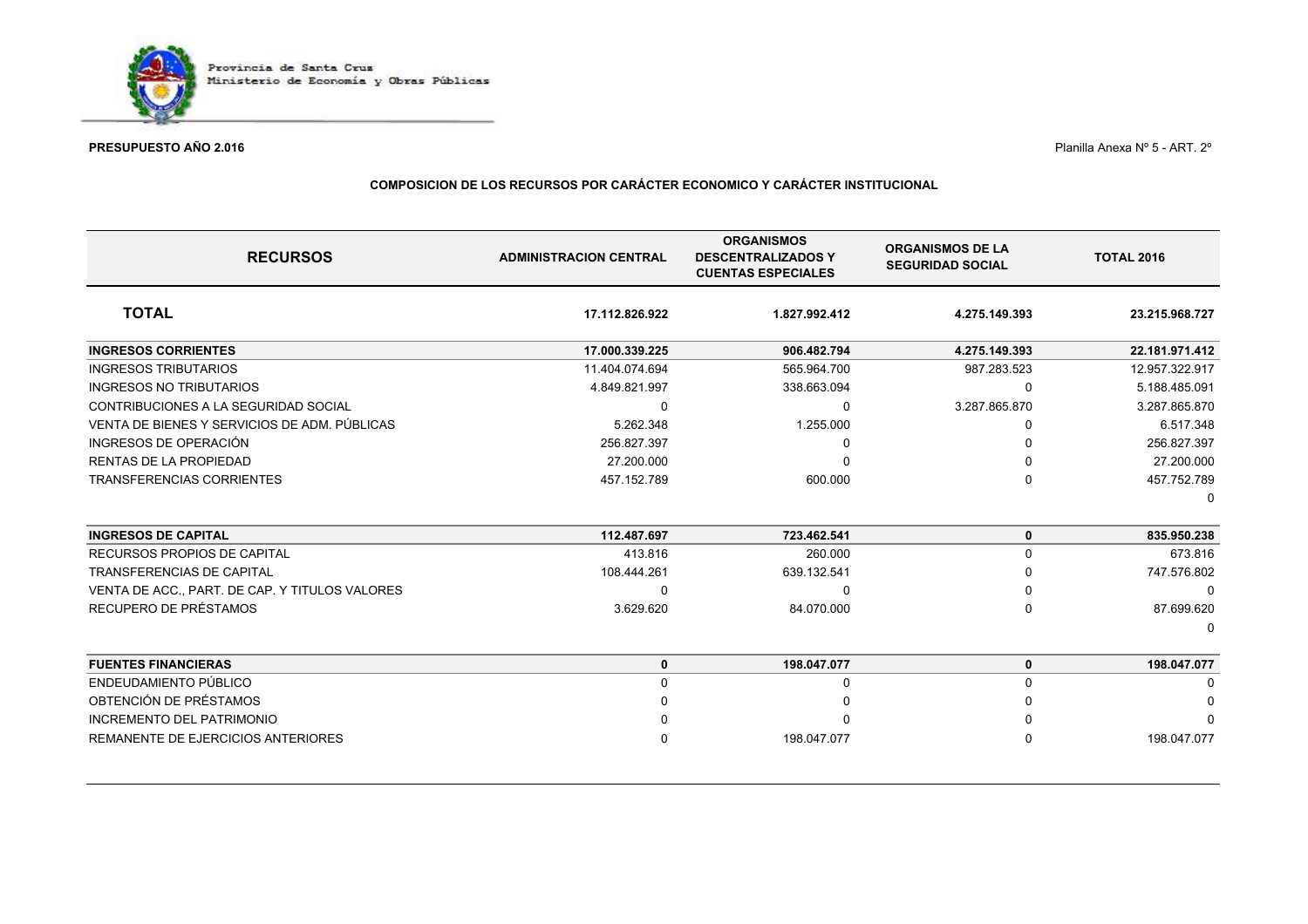

 $\blacksquare$  Planilla Anexa № 6 - ART. 2°

#### **RECURSOS ADMINISTRACION CENTRAL**

#### **CON AFECTACION ESPECIFICA**

| Jurisdicciones / Recursos                | <b>Ingresos Tributarios</b> | Ingresos No<br><b>Tributarios</b> | Contrib. Seg.<br>Social | Venta de Bs. y<br>Ss. de las Adm. | Rentas de la<br>Propiedad | Transf.<br><b>Corrientes</b> | <b>Recursos</b><br>Propios<br>Remanentes | <b>Transf. de Capital</b> | Obt. de Prest. Inc.<br>de Pasivos | <b>Total 2016</b> |
|------------------------------------------|-----------------------------|-----------------------------------|-------------------------|-----------------------------------|---------------------------|------------------------------|------------------------------------------|---------------------------|-----------------------------------|-------------------|
| <b>TOTAL</b>                             | 2.937.467.583               | 570.629.177                       | 0                       | 0                                 | 133.490.500               | 249.592.789                  |                                          | 110.464.261<br>0          | 0                                 | 4.001.644.310     |
| GOBERNACIÓN                              |                             |                                   |                         |                                   |                           |                              |                                          |                           |                                   |                   |
| PODER JUDICIAL                           |                             |                                   |                         |                                   |                           |                              |                                          |                           |                                   |                   |
| CONSEJO DE LA MAGISTRATURA               |                             |                                   |                         |                                   |                           |                              |                                          |                           |                                   |                   |
| TRIBUNAL DE CUENTAS                      |                             |                                   |                         |                                   |                           |                              |                                          |                           |                                   |                   |
| MINISTERIO DE GOBIERNO                   |                             | 3.084.301                         |                         |                                   |                           |                              |                                          |                           |                                   | 3.084.301         |
| JEFATURA DE POLICÍA                      |                             |                                   |                         |                                   |                           |                              |                                          |                           |                                   |                   |
| MINISTERIO DE ECONNOMÍA Y OBRAS PÚBLICAS | 11.690.593                  |                                   |                         |                                   |                           |                              |                                          |                           |                                   | 11.690.593        |
| CONSEJO AGRARIO PROVINCIAL               |                             |                                   |                         |                                   |                           |                              |                                          |                           |                                   |                   |
| CONSEJO PROVINCIAL DE EDUCACIÓN          | 644.868.779                 |                                   |                         |                                   |                           | 184.861.494                  |                                          | 28.444.261                |                                   | 858.174.534       |
| MINISTERIO DE DESARROLLO SOCIAL          |                             | 1.500.000                         |                         |                                   | 66.745.250                | 6.956.157                    |                                          |                           |                                   | 75.201.407        |
| MINISTERIO SECRETARIA GRAL. GOBERNACIÓN  |                             |                                   |                         |                                   |                           |                              |                                          |                           |                                   |                   |
| CASA DE SANTA CRUZ                       |                             |                                   |                         |                                   |                           |                              |                                          |                           |                                   |                   |
| TRIBUNAL DE DISCIPLINA                   |                             |                                   |                         |                                   |                           |                              |                                          |                           |                                   |                   |
| HONORABLE CÁMARA DE DIPUTADOS            |                             |                                   |                         |                                   |                           |                              |                                          |                           |                                   |                   |
| MINISTERIO DE LA PRODUCCIÓN              |                             | 262.031.039                       |                         |                                   |                           |                              |                                          |                           |                                   | 262.031.039       |
| JEFATURA DE GABINETE                     |                             | 3.501.452                         |                         |                                   |                           |                              |                                          |                           |                                   | 3.501.452         |
| MINISTERIO DE SALUD                      |                             |                                   |                         |                                   | 66.745.250                | 57.775.138                   |                                          |                           |                                   | 124.520.388       |
| OBLIGACIONES A/C. DEL TESORO             | 2.280.908.211               | 300.512.384                       |                         |                                   |                           |                              |                                          | 82.020.000                |                                   | 2.663.440.596     |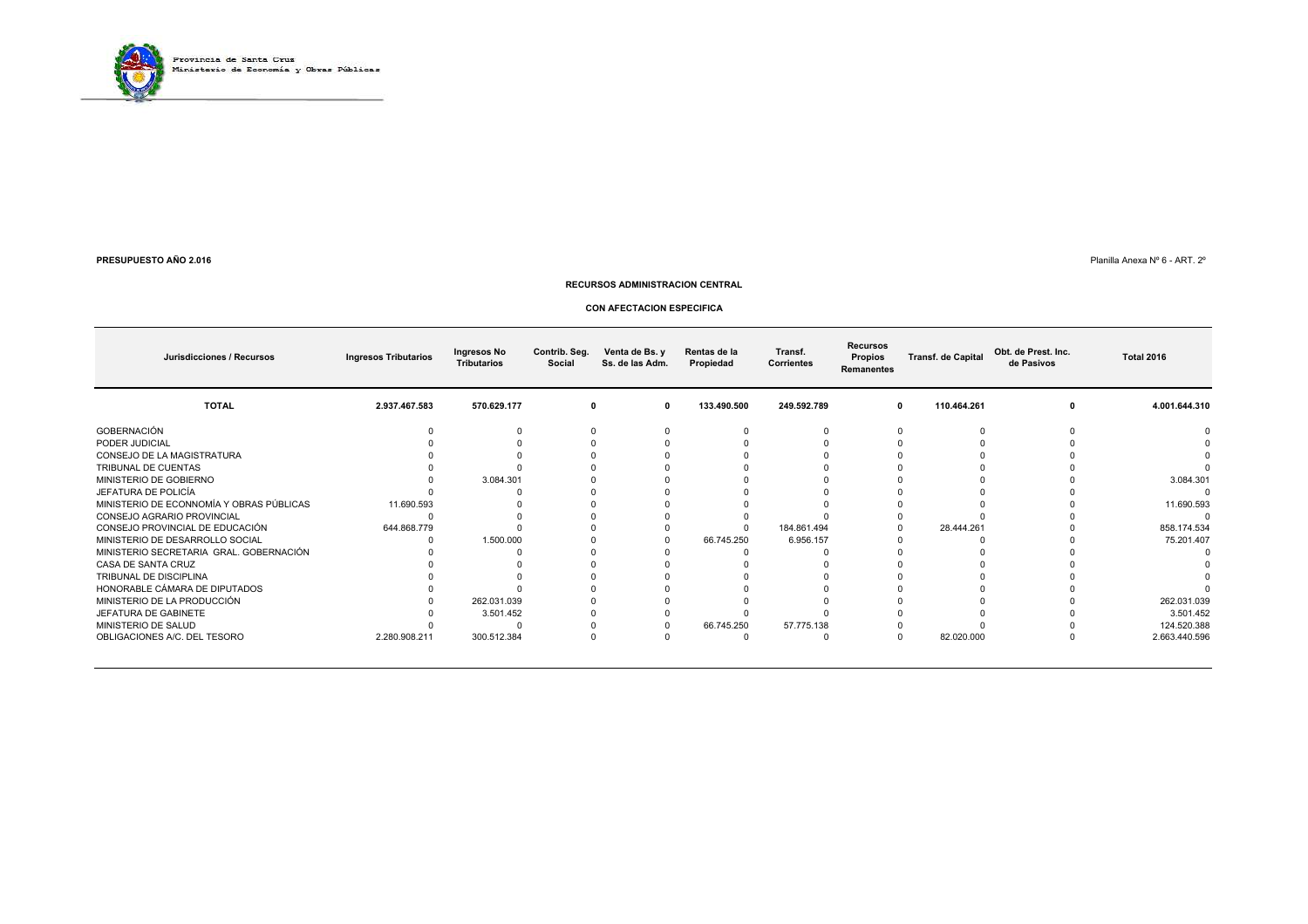

Planilla Anexa Nº 7 - ART. 2º

#### **RECURSOS DE LOS ORG. DESCENTRALIZADOS Y CTAS. ESPECIALES**

#### **CON AFECTACION ESPECIFICA**

| Jurisdicciones / Recursos    | Ingresos<br><b>Tributarios</b> | Ingresos No<br><b>Tributarios</b> | Contrib. Seg.<br>Social | Venta de Bs. y Ss.<br>de las Adm. | Rentas de la<br>Propiedad | <b>Transf. Corrientes</b> | <b>Recursos Propios</b><br>de Capital | <b>Transf. de Capital</b> | Dismin. de la<br>Inversion<br>Financiera | Obt. de Prest. Inc.<br>de Pasivos | Remanente Ej.<br>Anteriores | <b>Total 2016</b> |
|------------------------------|--------------------------------|-----------------------------------|-------------------------|-----------------------------------|---------------------------|---------------------------|---------------------------------------|---------------------------|------------------------------------------|-----------------------------------|-----------------------------|-------------------|
| <b>TOTAL</b>                 | 565.964.700                    | 338.663.094                       | $\mathbf{0}$            | 1.255.000                         | 0                         | 600.000                   | 90.510.000                            | 547.112.541               | 84.070.000                               |                                   | 198.047.077                 | 1.826.222.412     |
| ESCRIBANÍA MAYOR DE GOBIERNO |                                |                                   |                         | 1.150.000                         |                           |                           |                                       |                           |                                          |                                   |                             | 1.150.000         |
| FONDO DEL PODER JUDICIAL     |                                | 45.580.827                        |                         |                                   |                           |                           |                                       |                           |                                          |                                   |                             | 45.580.827        |
| P.RE.P.A.P.                  |                                |                                   |                         |                                   |                           |                           |                                       |                           |                                          |                                   |                             |                   |
| A.G.V.P.                     | 181.695.800                    | 10.500.000                        |                         | 105.000                           |                           | 600.000                   | 90.260.000                            | 20.000                    |                                          |                                   |                             | 283.180.800       |
| I.D.U.V.                     | 377.768.900                    | 80.000                            |                         |                                   |                           |                           | 250.000                               | 547.092.541               | 84.070.000                               |                                   | 193.191.519                 | 1.202.452.960     |
| U.E.P.                       |                                |                                   |                         |                                   |                           |                           |                                       |                           |                                          |                                   |                             |                   |
| U.E.P.A.O.M.R.E.E.           |                                | 134.098.914                       |                         |                                   |                           |                           |                                       |                           |                                          |                                   |                             | 134.098.914       |
| ARANCELAMIENTO HOSPITALARIO  |                                | 108.118.725                       |                         |                                   |                           |                           |                                       |                           |                                          |                                   |                             | 108.118.725       |
| FONDO PROV. DE PESCA         | 6.500.000                      | 10.440.784                        |                         |                                   |                           |                           |                                       |                           |                                          |                                   |                             | 16.940.784        |
| Un.E.Po.S.C.                 |                                | 18.064.339                        |                         |                                   |                           |                           |                                       |                           |                                          |                                   | 4.855.558                   | 22.919.897        |
| U.E.P.A.H.R.S.C.             |                                |                                   |                         |                                   |                           |                           |                                       |                           |                                          |                                   |                             |                   |
| I.E.S.C.                     |                                | 11.779.505                        |                         |                                   |                           |                           |                                       |                           |                                          |                                   |                             | 11.779.505        |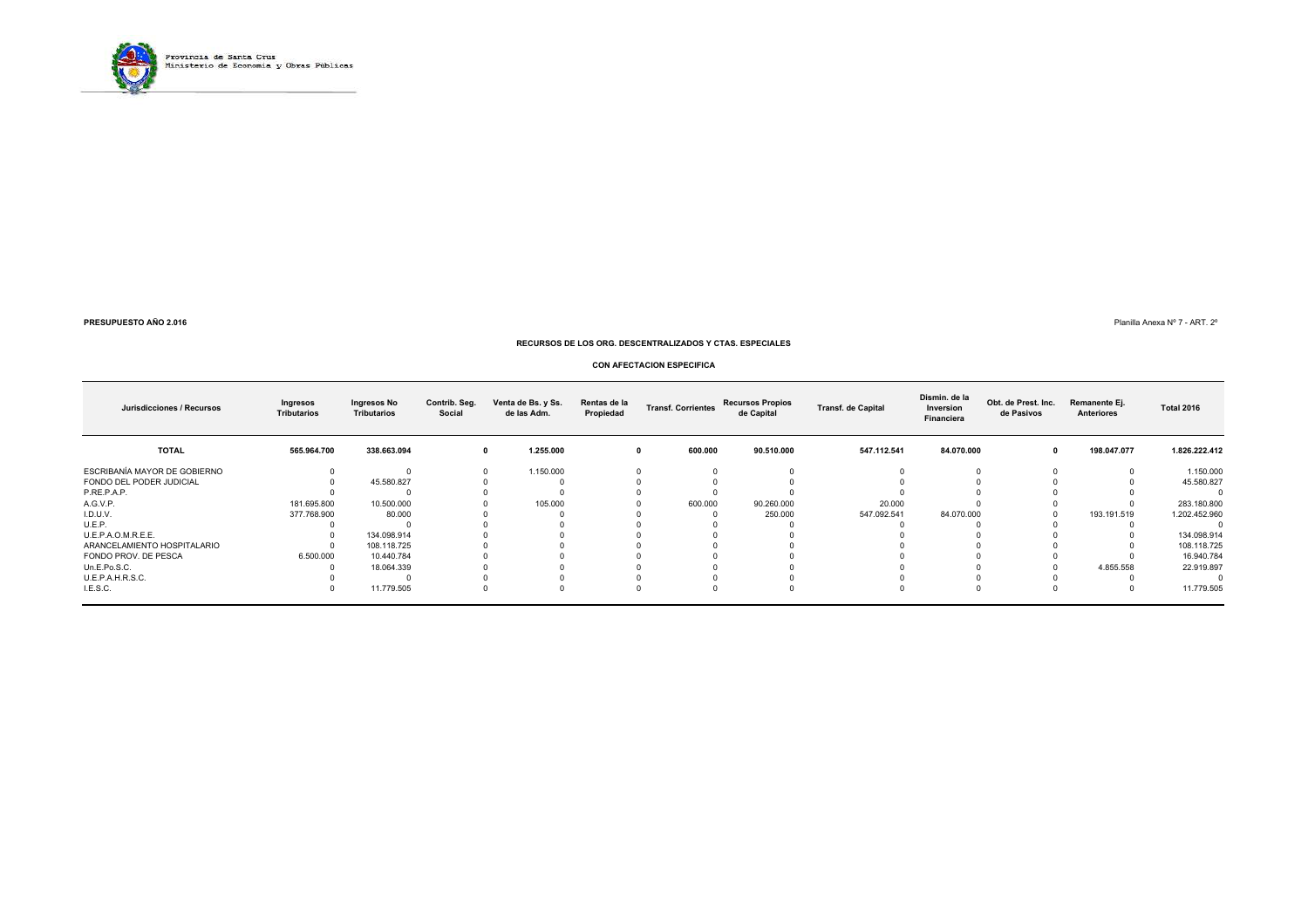

 $\blacksquare$  Planilla Anexa № 8 - ART. 2°

#### **RECURSOS DE LOS ORGANISMOS DE LA SEG. SOCIAL**

#### **CON AFECTACION ESPECIFICA**

| Jurisdicciones / Recursos         | <b>Ingresos Tributarios</b> | Ingresos No<br><b>Tributarios</b> | Contrib. Seg. Social      | Venta de Bs. y Ss.<br>de las Adm. | Rentas de la<br>Propiedad | <b>Transf. Corrientes</b> | <b>Recursos Propios</b><br>de Capital | <b>Transf. de Capital</b> | Dismin. de la<br><b>Inversion Financiera</b> | <b>Total 2016</b> |
|-----------------------------------|-----------------------------|-----------------------------------|---------------------------|-----------------------------------|---------------------------|---------------------------|---------------------------------------|---------------------------|----------------------------------------------|-------------------|
| ORGANISMOS DE LA SEGURIDAD SOCIAL | 987.283.523                 |                                   | 3.287.865.870<br>0        |                                   |                           |                           |                                       |                           | 0                                            | 4.275.149.393     |
| CAJA DE PREVISIÓN SOCIAL          | 987.283.523                 |                                   | 3.287.865.870<br>$\Omega$ |                                   |                           | $\mathbf{0}$              | 0                                     |                           | 0                                            | 4.275.149.393     |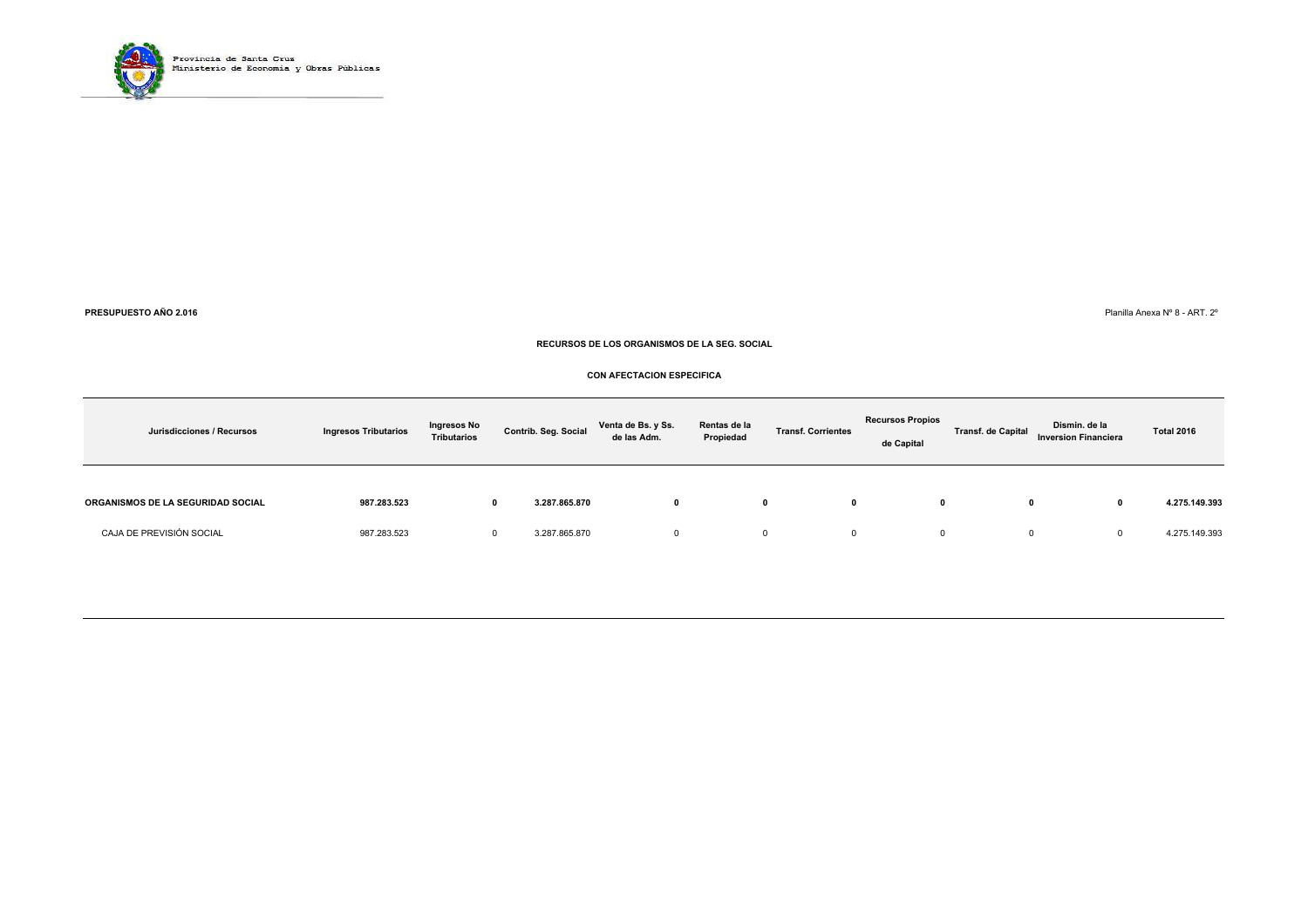Previncia de Santa Crus<br>Ministerio de Economía y Obras Públicas

**PRESUPUESTO AÑO 2016** Planilla Anexa Nº 9 - ART. 2º

**DETALLE DE RECURSOS POR RUBRO Y FUENTE DE FINANCIAM** 

|                                                                                                                                                                        | <b>DETALLE</b>                            | DE RECURSOS POR RUBRO Y FUENTE DE FINANCIAMIENTO | FDOS. PROV. CON                | <b>FDOS. NAC. CON</b>    | <b>CREDITOS</b>                                               |
|------------------------------------------------------------------------------------------------------------------------------------------------------------------------|-------------------------------------------|--------------------------------------------------|--------------------------------|--------------------------|---------------------------------------------------------------|
| <b>RECURSOS</b>                                                                                                                                                        | <b>TESORO PROVINCIAL RECURSOS PROPIOS</b> |                                                  | <b>AFEC. ESPECIFICA</b>        | <b>AFEC. ESPECIFICA</b>  | <b>TOTAL GENERAL</b><br><b>INTERNOS</b>                       |
| <b>TOTAL</b>                                                                                                                                                           | 13.024.899.905                            | 4.108.912.377                                    | 3.885.162.456                  | 2.196.993.989            | $\pmb{0}$<br>23.215.968.727                                   |
| <b>INGRESOS CORRIENTES</b>                                                                                                                                             | 13.020.856.469                            | 4.009.726.819                                    | 3.885.162.456                  | 1.266.225.668            | $\overline{\mathbf{0}}$<br>22.181.971.412                     |
| <b>INGRESOS TRIBUTARIOS</b>                                                                                                                                            | 8.476.917.466                             | 521.196.800                                      | 3.042.575.772                  | 916.632.879              | 0<br>12.957.322.917                                           |
| De Origen Provincial<br>$\mathbf{1}$<br>$\mathbf{1}$<br>Ingresos Brutos<br>$\mathbf{1}$<br>$\overline{1}$<br>-1<br>-1                                                  | 2.214.123.675<br>2.077.767.609            | $^{\circ}$<br>0                                  | 2.419.711.142<br>2.273.578.169 | $\circ$<br>0             | 0<br>4.633.834.817<br>0<br>4.351.345.778                      |
| $\mathbf{1}$<br>1<br>$\overline{2}$<br>Sellos<br>-1<br>Inmobiliario Rural<br>3<br>-1<br>-1                                                                             | 131.391.149                               | $\mathsf 0$<br>$\Omega$                          | 143.773.561                    | $\Omega$<br>$\Omega$     | $\Omega$<br>275.164.710<br>$\mathbf 0$                        |
| $\overline{1}$<br>5 <sub>1</sub><br>Impuesto a las Rifas<br>$\mathbf{1}$<br>1<br>-1                                                                                    | 2.815.390<br>1.290.026                    | $\mathsf 0$                                      | 7.313<br>1.411.600             | 0                        | 2.822.703<br>0<br>2.701.626                                   |
| 5<br>Otro Impuestos<br>1<br>1<br>$\overline{1}$                                                                                                                        | 859.500                                   | $\mathsf 0$                                      | 940.500                        | $\pmb{0}$                | 0<br>1.800.000                                                |
| De Origen Nacional<br>$\overline{2}$<br>1                                                                                                                              | 6.262.793.792                             | 521.196.800                                      | 622.864.629                    | 916.632.879              | 8.323.488.100<br>$\overline{\mathbf{0}}$                      |
| Coparticipación Federal -Ley 23.548-<br>$\overline{c}$<br>$\overline{1}$<br>$\overline{2}$<br>Financiamiento Educativo (Ley 26.075)<br>$\overline{2}$                  | 5.039.541.092<br>$^{\circ}$               | 0<br>$\mathsf 0$                                 | 622.864.629<br>0               | 0<br>644.868.779         | 0<br>5.662.405.721<br>$\mathbf 0$<br>644.868.779              |
| Transf. Servicios -Ley 24.049-<br>$\overline{2}$<br>3                                                                                                                  | 6.999.600                                 | $\mathbf 0$                                      | 0                              | $\circ$                  | 0<br>6.999.600                                                |
| POSOCO-PROSONU<br>$\overline{2}$<br>$\overline{4}$<br>6<br>Fdo. Desequi. Fiscal -Ley 24.130-<br>2                                                                      | $\mathbf 0$<br>36.000.000                 | $\mathbf 0$<br>0                                 | 0<br>$\mathbf 0$               | 1.500.000<br>$^{\circ}$  | 0<br>1.500.000<br>0<br>36.000.000                             |
| Imp. Gcias. Obras infraestructura (L 24073 Art. 40)<br>$\overline{2}$<br>7                                                                                             | $^{\circ}$                                | 0                                                | 0                              | 164.415.100              | 0<br>164.415.100                                              |
| Excedente Fdo. Conourbano Bonaerense L. 24621<br>$\overline{2}$<br>8<br>9<br>Reg. Simpl. Peq. Contribuyentes -Ley 25.067-<br>$\overline{2}$                            | 950.210.200<br>32.805.700                 | $\circ$<br>$\Omega$                              | $\Omega$<br>$\Omega$           | $^{\circ}$<br>$\Omega$   | $\Omega$<br>950.210.200<br>$\mathbf 0$<br>32.805.700          |
| S. Fija Gan. Ley 24699 Art. 5° inc) C<br>2 10                                                                                                                          | 6.885.600                                 | $\Omega$                                         | $\Omega$                       | $\Omega$                 | $\mathbf 0$<br>6.885.600                                      |
| 2 11<br>Seg. Social IVA<br>Seg. Social Bs. Personales (L 24699 Art. 4)<br>2 12                                                                                         | 0<br>0                                    | $\mathbf 0$<br>$\circ$                           | 0<br>0                         | 43.877.900<br>17.203.200 | 0<br>43.877.900<br>0                                          |
| 2 13<br>Obras Infraes. - Ley 23966 Art. 19-                                                                                                                            | 0                                         | $^{\circ}$                                       | 0<br>$\Omega$                  | 38.267.900               | 0<br>38.267.900                                               |
| Coparticipación Vial<br>2 14<br>FO.NA.VI.<br>2 15<br>-1<br>-1                                                                                                          | $^{\circ}$<br>$\Omega$                    | 143.427.900<br>377.768.900                       | $\Omega$                       | 0<br>0                   | 143.427.900<br>0<br>0<br>377.768.900                          |
| 2 18<br>Bs. Personales -Ley 23966 Art. 30-<br>-1<br>-1<br>221<br>FO.NA.PE.<br>$\overline{1}$<br>1                                                                      | 190.351.600<br>$^{\circ}$                 | $\mathsf 0$<br>$\mathsf 0$                       | $\Omega$<br>$\Omega$           | $\Omega$<br>6.500.000    | $\mathsf 0$<br>190.351.600<br>0<br>6.500.000                  |
|                                                                                                                                                                        |                                           |                                                  |                                |                          |                                                               |
| <b>INGRESOS NO TRIBUTARIOS</b><br>$1 \quad 2$<br>$\overline{1}$<br>$\overline{2}$<br>Regalias<br>-1                                                                    | 4.280.579.758<br>3.793.169.737            | 199.959.149<br>$^{\circ}$                        | 707.946.184<br>676.794.063     | 0<br>$\Omega$            | 0<br>5.188.485.091<br>4.469.963.800<br>0                      |
| 1211<br>Regalías de Petróleo                                                                                                                                           | 3.189.141.458                             | $\mathsf 0$                                      | 625.621.052                    | $\Omega$                 | $\Omega$<br>3.814.762.510                                     |
| $1 \quad 2 \quad 1 \quad 2$<br>Regalías de Gas<br>Regalías Mineras<br>$1 \quad 2 \quad 1 \quad 3$                                                                      | 196.628.278<br>407.400.000                | $\mathbf 0$<br>0                                 | 38.573.012<br>12.600.000       | $\Omega$<br>0            | $\mathbf 0$<br>235.201.290<br>$\mathsf 0$<br>420.000.000      |
|                                                                                                                                                                        | 51.142.853                                |                                                  | 6.084.263                      | $\overline{0}$           |                                                               |
| $\overline{2}$<br>Tasas y Tarifas<br>$\overline{2}$<br>$\mathbf{1}$<br>$\overline{2}$<br>$\overline{2}$<br>T. Administrativas<br>$\mathbf{1}$<br>$\overline{1}$        | 47.111.938                                | 183.763.891<br>47.080.827                        | 113.063                        | 0                        | 240.991.006<br>$\overline{0}$<br>$\overline{0}$<br>94.305.827 |
| * Fdo del Poder Judicial<br>0<br>*T. IESC                                                                                                                              | 0                                         | 45.580.827                                       | $^{\circ}$<br>$\Omega$         | 0                        | 45.580.827<br>0<br>$\mathbf 0$                                |
| * Minería                                                                                                                                                              | 0<br>2.000.000                            | 1.500.000<br>$\Omega$                            | $\Omega$                       | $\Omega$<br>$\Omega$     | 1.500.000<br>$\mathbf 0$<br>2.000.000                         |
| * Rentas                                                                                                                                                               | 45.111.938                                | $\mathsf 0$                                      | 113.063                        | $\Omega$                 | $\Omega$<br>45.225.000                                        |
| 2 <sub>2</sub><br>Tasa Ambiental<br>$\overline{2}$<br>$\overline{2}$<br>$\overline{2}$<br>3<br>UN.E.PO.S.C.                                                            | 16.731.831<br>0                           | 0<br>18.064.339                                  | $\mathbf 0$<br>0               | 0<br>0                   | 0<br>16.731.831<br>0<br>18.064.339                            |
| A.G.V.P. Permisos de Transito<br>$\overline{2}$<br>$\overline{2}$<br>$\overline{4}$<br>$\overline{2}$<br>$\overline{2}$<br>5                                           | 0<br>675.000                              | 10.500.000<br>$\Omega$                           | $\Omega$<br>$\Omega$           | $\Omega$<br>$\Omega$     | $\Omega$<br>10.500.000<br>$\mathbf 0$<br>675.000              |
| Ley 1476 Pesca<br>$\overline{2}$<br>Min. Interior<br>$\overline{2}$<br>6                                                                                               | $\Omega$                                  | $\mathbf 0$                                      | $\Omega$                       | $\Omega$                 | $\mathbf 0$<br>$\Omega$                                       |
| Registro Civil - R.N.P. Res. 1471/09<br>$\overline{2}$<br>$\overline{2}$<br>6<br>$\overline{1}$<br>$\overline{2}$<br>2<br>$\overline{7}$<br>Consejo Agrario provincial | 0<br>705.915                              | $\mathsf 0$<br>$\mathbf 0$                       | 0<br>$\mathbf 0$               | $\pmb{0}$<br>0           | $\Omega$<br>0<br>705.915                                      |
| $\overline{2}$<br>2<br>$\overline{7}$<br>D.I.P.A.<br>1                                                                                                                 | 487.129                                   | $\mathbf 0$                                      | $\mathbf 0$                    | 0                        | 0<br>487.129                                                  |
| $\overline{7}$<br>Control Sanitario<br>$\overline{2}$<br>$\overline{2}$<br>$\overline{2}$<br>$\overline{7}$                                                            | 77.948                                    | $^{\circ}$                                       | 0                              | $^{\circ}$               | 77.948<br>$^{\circ}$                                          |
| $\overline{2}$<br>$\overline{2}$<br>3<br>Aforo Leña<br>$\overline{7}$<br>Sanidad Animal<br>$\overline{2}$<br>$\overline{2}$<br>$\overline{4}$                          | 18.500<br>34.227                          | $^{\circ}$<br>$\Omega$                           | $^{\circ}$<br>$\Omega$         | $^{\circ}$<br>$\Omega$   | 18.500<br>$^{\circ}$<br>34.227<br>$\Omega$                    |
| $\overline{2}$<br>$\overline{2}$<br>$\overline{7}$<br>5<br>Laboratorio Lana<br>Caza Silvestre (Dirección de fauna)                                                     | 17.331                                    | $\mathbf 0$<br>$\Omega$                          | 0                              | $\mathbf 0$<br>$\Omega$  | $\Omega$<br>17.331<br>$\Omega$                                |
| $\overline{2}$<br>$\overline{2}$<br>$\overline{7}$<br>6<br>$\overline{2}$<br>$\overline{2}$<br>$\overline{7}$<br>Otros C.A.P.<br>$\overline{7}$                        | 10.125<br>60.655                          | 0                                                | 0<br>0                         | 0                        | 10.125<br>0<br>60.655                                         |
| Fondo Provincial de Pesca<br>$\overline{2}$<br>2 8<br>-1<br>$\overline{2}$<br>2 9<br>$\mathbf{1}$                                                                      | 0<br>$\mathbf 0$                          | 0                                                | 5.971.200<br>$\Omega$          | $\Omega$<br>$\Omega$     | $\Omega$<br>5.971.200<br>$\mathbf 0$                          |
| Arancelamiento Hospitalario<br>$\overline{2}$<br>2 10<br>PREPAP<br>-1                                                                                                  | $\Omega$                                  | 108.118.725<br>$\Omega$                          | $\Omega$                       | $\Omega$                 | 108.118.725<br>$\mathbf 0$<br>$\Omega$                        |
| UEP<br>$\overline{2}$<br>2 11<br>$\mathbf{1}$<br>Tasa Aeropuerto El Calafate<br>$\overline{2}$<br>2 13<br>1                                                            | $\Omega$<br>2.650.000                     | $\mathbf 0$<br>$\mathsf 0$                       | $\Omega$<br>0                  | $\Omega$<br>0            | $\mathbf 0$<br>$\Omega$<br>2.650.000<br>0                     |
|                                                                                                                                                                        |                                           |                                                  |                                |                          |                                                               |
| $\overline{2}$<br>Multas<br>1<br>3<br>$\overline{2}$<br>Multas Subsecretaria de Trabajo<br>$\mathbf{1}$<br>3<br>$\overline{1}$                                         | 4.652.231<br>3.000.000                    | 1.900.000<br>0                                   | 963.760<br>750.000             | 0<br>0                   | 0<br>7.515.991<br>0<br>3.750.000                              |
| $\overline{2}$<br>Multas Dirección Provincial de Transporte<br>3<br>$\overline{2}$<br>-1                                                                               | 1.508.481                                 | $\mathsf 0$                                      | $\Omega$                       | 0                        | 1.508.481<br>$\Omega$                                         |
| Multas A.G.V.P.<br>$\overline{2}$<br>3<br>3<br>Multas Fondo Provincial de Pesca<br>$\overline{2}$<br>3<br>$\overline{4}$                                               | $\mathbf 0$<br>$\mathbf 0$                | $\Omega$<br>$\mathbf 0$                          | $\Omega$<br>213.760            | $\Omega$<br>$\pmb{0}$    | $\mathbf 0$<br>$\Omega$<br>0<br>213.760                       |
| 5<br>Multas Fdo. Revegetación<br>$\overline{2}$<br>3<br>6<br>Multas IESC Ley 3117<br>$\overline{2}$<br>3                                                               | $\mathbf 0$<br>$^{\circ}$                 | $\mathbf 0$                                      | $\mathbf 0$<br>0               | 0<br>0                   | 0<br>0                                                        |
| Multas Dirección Provincial de Comercio<br>$\overline{2}$<br>3<br>7<br>-1                                                                                              | 95.000                                    | 1.900.000<br>$\circ$                             | 0                              | 0                        | 1.900.000<br>0<br>95.000                                      |
| $\overline{2}$<br>3<br>8<br>Mulras de Minería<br>$\mathbf{1}$                                                                                                          | 48.750                                    | $\circ$                                          | 0                              | 0                        | $\mathsf 0$<br>48.750                                         |
| $1\quad2$<br>$\overline{4}$<br>Canones                                                                                                                                 | 431.614.938                               | 11.671.508                                       | 24.104.098                     | $\overline{0}$           | 467.390.544<br>$\overline{\mathbf{0}}$                        |
| Canon Minero / Per.<br>$\overline{\mathbf{c}}$<br>Secretaria de Turismo<br>$\mathbf{1}$<br>2<br>$\overline{4}$                                                         | 12.000.000<br>$^{\circ}$                  | u<br>0                                           | o<br>0                         | 0                        | υ<br>12.000.000<br>0<br>0                                     |
| Canon Agua Pública<br>$\mathbf{1}$<br>$\overline{2}$<br>$\overline{4}$<br>3<br>$\overline{\phantom{a}}$<br>4<br>$\overline{4}$                                         | 82.500.000<br>$\Omega$                    | 0                                                | $^{\circ}$<br>4.255.824        | $^{\circ}$               | 0<br>82.500.000                                               |
| Fondo Provincial de Pesca -Canon-<br>Canon Vigiladores e Inst. y Explot. Term.<br>5<br>$\overline{2}$<br>4                                                             | 759.593                                   | $^{\circ}$<br>$\circ$                            | $\Omega$                       | $^{\circ}$<br>$\Omega$   | 4.255.824<br>0<br>759.593<br>0                                |
| 4<br>6<br>Canon Hidrocarburífero<br>$\overline{2}$<br>$\overline{4}$<br>$\overline{7}$<br>Fondo Catastral<br>$\overline{2}$                                            | 110.000.000<br>$\Omega$                   | 0<br>$\mathbf 0$                                 | 0<br>$\mathbf 0$               | $^{\circ}$<br>0          | 110.000.000<br>0<br>0<br>$\Omega$                             |
| 8<br>Canon de Producción<br>$\overline{2}$<br>$\overline{4}$                                                                                                           | 226.055.345                               | 0                                                | 17.014.918                     | 0                        | 0<br>243.070.263                                              |
| $\overline{4}$<br>8<br>- Ley N° 3117<br>$\overline{2}$<br>$\overline{1}$<br>$\overline{2}$<br>- Ley N° 3009<br>$\overline{2}$<br>$\overline{4}$<br>8                   | 226.055.345<br>$\Omega$                   | $\mathbf 0$<br>$\Omega$                          | 17.014.918<br>0                | 0<br>$\Omega$            | 0<br>243.070.263<br>$\Omega$<br>0                             |
| 4 9<br>Canon Prórroga Ley 3117<br>$\overline{2}$<br>-1                                                                                                                 | $\Omega$                                  | $\Omega$                                         | $\Omega$                       | $\Omega$                 | $\mathbf 0$<br>0                                              |
| Canon Renta Extraordinaria Ley 3117<br>$\overline{2}$<br>4 10<br>-1<br>Cánon por Servidumbre Ley 3117<br>$\overline{2}$<br>4 11<br>-1                                  | $\Omega$<br>$\Omega$                      | $\Omega$<br>$\mathsf 0$                          | $\Omega$<br>0                  | $\Omega$<br>$\Omega$     | $\mathbf 0$<br>$\Omega$<br>0                                  |
| 4 12<br>Fondo Tecnológico Productivo<br>$\mathbf{1}$<br>$\overline{2}$                                                                                                 | 0                                         | $\mathbf 0$                                      | 2.833.356                      | 0                        | 2.833.356<br>0                                                |
| 4 13<br>Fondo Infraestructura Ley 3117<br>$\overline{2}$<br>Fondo Fortalecimiento I.E.S.C.<br>$\overline{2}$<br>4 14<br>$\overline{1}$<br>-1                           | $^{\circ}$<br>$^{\circ}$                  | $\mathbf 0$<br>4.293.706                         | $\mathbf 0$<br>0               | 0<br>$^{\circ}$          | 0<br>4.293.706<br>$^{\circ}$                                  |
| 4 14<br>$\overline{2}$<br>Fondo Fortalecimiento Sec. Trabajo y SS<br>$\overline{2}$<br>-1                                                                              | $\Omega$                                  | 1.717.482                                        | $\Omega$                       | $\Omega$                 | 1.717.482<br>$^{\circ}$                                       |
| Fondo Fortalecimiento -Sub. Medio Ambiente<br>4 14<br>3<br>$\overline{2}$<br>$\overline{2}$<br>4 15<br>Fondo Capacitación I.E.S.C.<br>$\overline{1}$<br>-1             | $\Omega$<br>$^{\circ}$                    | 2.576.223<br>1.542.049                           | $\Omega$<br>$\Omega$           | $\Omega$<br>0            | 2.576.223<br>$\Omega$<br>$\Omega$<br>1.542.049                |
| $\overline{2}$<br>4 15<br>$\overline{2}$<br>Fondo Capacitación Sec. Trabajo y SS<br>-1                                                                                 | $\mathbf 0$                               | 616.819                                          | $\Omega$                       | 0                        | 616.819<br>$\Omega$                                           |
| 4 15<br>3<br>Fondo Capacitación Sub. Medio Ambiente<br>$\overline{2}$<br>1<br>$\overline{2}$<br>4 16<br>Canon de Cateo<br>1                                            | $^{\circ}$<br>300.000                     | 925.229<br>$^{\circ}$                            | 0<br>0                         | 0<br>0                   | 925.229<br>0<br>300.000<br>0                                  |
|                                                                                                                                                                        |                                           |                                                  |                                |                          |                                                               |
| $125$<br>Alquileres                                                                                                                                                    | 0                                         |                                                  |                                |                          | 0<br>$\overline{0}$                                           |
| Otros No Tributarios<br>$\overline{2}$<br>6<br>$\mathbf{1}$<br>$\overline{2}$<br>6<br>IESC - Auditoría y Control<br>$\mathbf{1}$<br>1                                  | $\pmb{0}$<br>$\overline{0}$               | 2.623.750<br>2.543.750                           | 0<br>0                         | 0<br>$\overline{0}$      | 2.623.750<br>0<br>$\overline{0}$<br>2.543.750                 |
| $1\quad 2$<br>$\overline{2}$<br>6<br>Iduv                                                                                                                              | 0                                         | 80.000                                           | $^{\circ}$                     | 0                        | 80.000<br>0                                                   |
| CONTRIBUCIONES A LA SEGURIDAD SOCIAL<br>$\overline{1}$<br>-3                                                                                                           | $\overline{\mathfrak{o}}$                 | 3.287.865.870                                    | $\overline{\mathbf{0}}$        | $\overline{\mathbf{0}}$  | $\overline{\mathfrak{o}}$<br>3.287.865.870                    |
| Contribuciones a la Seguridad Social<br>$\mathbf{1}$<br>3<br>$\overline{2}$                                                                                            | 0                                         | 3.287.865.870                                    | $\Omega$                       | 0                        | $\overline{0}$<br>3.287.865.870                               |
| $1 \quad 3$<br>$\overline{1}$<br>$\overline{1}$<br>Caja de Servicios Sociales<br>$\overline{2}$<br>Caja de Previsión Social<br>$1 \quad 3$<br>$\overline{1}$           | $\mathbf 0$<br>$\mathbf 0$                | $\circ$<br>3.287.865.870                         | 0<br>$\mathbf 0$               | $\pmb{0}$<br>0           | 0<br>$^{\circ}$<br>0<br>3.287.865.870                         |
| $1 \quad 3$<br>$1 \quad 2 \quad 1$<br>Contribuciones a la CPS                                                                                                          | $\mathbf 0$                               | 1.742.568.912                                    | 0                              | 0                        | 0<br>1.742.568.912                                            |
| $1 \quad 2 \quad 2$<br>Aportes a la CPS<br>$1 \quad 3$                                                                                                                 | 0                                         | 1.545.296.958                                    | $^{\circ}$                     | 0                        | 0<br>1.545.296.958                                            |
| VENTA DE BIENES Y SERVICIOS DE ADM. PUBLICAS<br>$\mathbf{1}$<br>$\overline{4}$                                                                                         | 5.262.348                                 | 105.000                                          | 1.150.000                      | $\Omega$                 | 6.517.348<br>$\Omega$                                         |
| Policía Adicional<br>$\mathbf{1}$<br>$\overline{4}$<br>п<br>$\overline{4}$<br>$\overline{2}$<br>Boletín Oficial<br>$\mathbf{1}$                                        | 4.462.348<br>0                            | $\mathbf 0$<br>0                                 | 0<br>0                         | $\overline{0}$<br>0      | $\overline{\mathbf{0}}$<br>4.462.348<br>0<br>$\mathbf 0$      |
| 3<br>Fondos de Publicidad LU 14<br>$\mathbf{1}$<br>$\overline{4}$                                                                                                      | 0                                         | $\mathbf 0$                                      | $\mathbf 0$                    | 0                        | 0<br>$\mathbf 0$                                              |
| Canal 9 Publicidad<br>$\overline{4}$<br>-1<br>$\overline{4}$<br>A.G.V.P.<br>$\overline{4}$<br>5                                                                        | 800.000<br>$^{\circ}$                     | $\circ$<br>$^{\circ}$                            | $\mathbf 0$<br>0               | $\circ$<br>$\Omega$      | 800.000<br>0<br>$^{\circ}$<br>$\circ$                         |
| Alquiler de Máquinas y Servicios<br>5<br>$\overline{1}$<br>$\overline{4}$<br>4<br>$5\overline{5}$<br>$\overline{2}$<br>A.G.V.P. Trabajos de Laboratorio<br>-1          | $\Omega$<br>$^{\circ}$                    | 100.000<br>5.000                                 | $\Omega$<br>0                  | $\Omega$<br>$^{\circ}$   | 100.000<br>$\Omega$<br>0<br>5.000                             |
| Escribanía Mayor de Gobierno Honorarios<br>$\overline{4}$<br>6<br>1                                                                                                    | $^{\circ}$                                | $\mathsf 0$                                      | 1.150.000                      | $\pmb{0}$                | 1.150.000<br>0                                                |
| 1 4 97<br>Vta. de Bs. Y Ss. De las Administraciones                                                                                                                    | $\mathbf 0$                               | $\mathbf 0$                                      | $\mathbf 0$                    | 0                        | 0                                                             |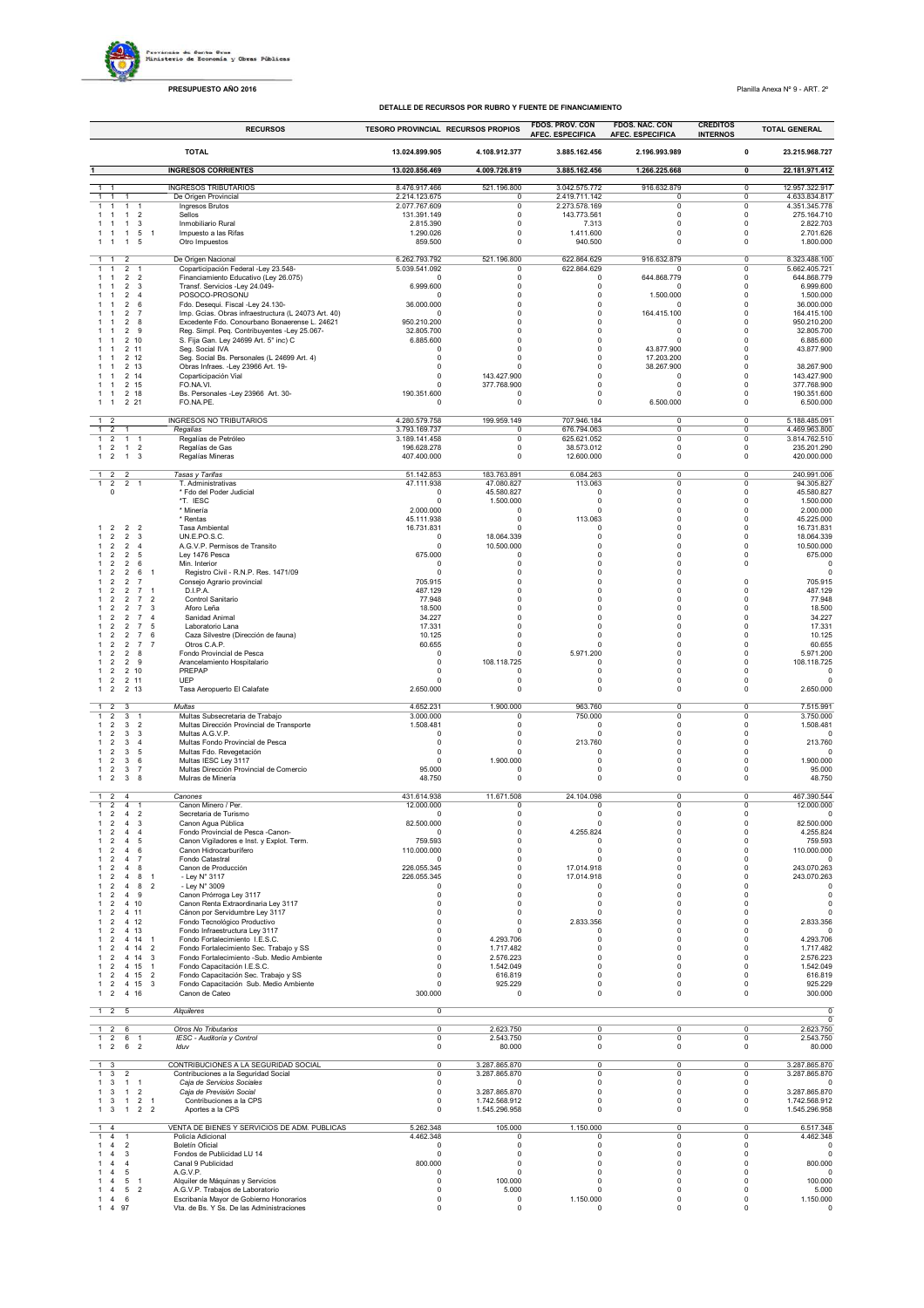

| $\overline{1}$                     | 5                                |                                  |                                                    | <b>INGRESOS DE OPERACIÓN</b>                                                        | 123.336.897               | $\overline{\mathbf{0}}$                   | 133.490.500                            | $\overline{0}$                | $\overline{\mathbf{0}}$             | 256.827.397                |
|------------------------------------|----------------------------------|----------------------------------|----------------------------------------------------|-------------------------------------------------------------------------------------|---------------------------|-------------------------------------------|----------------------------------------|-------------------------------|-------------------------------------|----------------------------|
| $\mathbf{1}$<br>-1                 | 5<br>5                           | 1<br>$\overline{2}$              |                                                    | Servicios Públicos S.E<br>Fomicruz S.E.                                             | $\Omega$<br>123.336.897   | $\mathsf 0$                               | $\mathbf 0$                            | $\mathsf 0$                   | $\mathsf 0$                         | 123.336.897                |
| -1                                 | 5                                | 3                                |                                                    | <b>I.S.P.R.O</b>                                                                    | 0                         | $\mathsf 0$                               | 35.000.000                             | 0                             | 0                                   | 35.000.000                 |
| -1                                 | 5                                | $\overline{4}$                   |                                                    | L.O.A.S                                                                             | 0                         | $\mathsf 0$                               | 98.490.500                             | $\mathbf 0$                   | 0                                   | 98.490.500                 |
| $\mathbf{1}$                       | 6                                |                                  |                                                    | RENTAS DE LA PROPIEDAD                                                              | 27.200.000                | $\mathsf 0$                               | 0                                      | $\pmb{0}$                     | 0                                   | 27.200.000                 |
| $\mathbf{1}$<br>1                  | 6<br>6                           | -1<br>3                          |                                                    | Dividendos Bco. Santa Cruz S.A.<br>Intereses                                        | $\Omega$<br>27.200.000    | $\Omega$<br>$\mathbf 0$                   | $^{\circ}$<br>$\mathbf 0$              | $\Omega$<br>$\mathbf 0$       | $\Omega$<br>$\mathbf 0$             | 0<br>27.200.000            |
| -1                                 | 6                                | 3                                | $\overline{1}$                                     | Intereses de depósitos                                                              | $\Omega$                  | $\circ$                                   | $\mathbf 0$                            | $\Omega$                      | $\mathbf 0$                         | $\Omega$                   |
|                                    | 6                                | 3                                | 3                                                  | Int. Dto. 393/05 (PCR)                                                              | 0<br>27.200.000           | $\mathbf 0$<br>$\mathbf 0$                | $\theta$                               | $\Omega$                      | $\Omega$<br>$\mathbf 0$             | $\Omega$                   |
|                                    | 6<br>6                           | 3<br>3                           | $\overline{4}$<br>5                                | Intereses por Plazo Fijo<br>Intereses de LEBAC                                      | 0                         | $\mathbf 0$                               | $\pmb{0}$<br>$\pmb{0}$                 | $^{\circ}$<br>$^{\circ}$      | $\mathbf 0$                         | 27.200.000<br>$\circ$      |
|                                    | 6                                | $\overline{4}$                   |                                                    | Intereses Prov. Ten. Activos Financieros                                            | 0                         | $^{\circ}$                                | $\circ$                                | $^{\circ}$                    | $^{\circ}$                          | $\circ$                    |
| -1                                 | 6                                | 5                                |                                                    | Rec. Prov. Ten. Activos Financieros                                                 | 0                         | $\mathsf 0$                               | $\mathsf 0$                            | $\Omega$                      | 0                                   | $\mathbf 0$                |
| $\mathbf{1}$                       |                                  |                                  |                                                    | <b>TRANSFERENCIAS CORRIENTES</b>                                                    | 107.560.000               | 600.000                                   | $\overline{\mathfrak{o}}$              | 349.592.789                   | $\overline{\mathbf{0}}$             | 457.752.789                |
| $\mathbf{1}$<br>1                  | $\overline{7}$<br>$\overline{7}$ | $\mathbf{1}$<br>$\overline{2}$   |                                                    | Del Sector Externo<br>Del Sector Nacional                                           | $\Omega$<br>58.560.000    | $\mathbf 0$<br>0                          | $\overline{\mathbf{0}}$<br>$\mathbf 0$ | $\Omega$<br>349.592.789       | $\overline{0}$<br>0                 | $\Omega$<br>408.152.789    |
| $\mathbf{1}$                       | $\overline{7}$                   | $\overline{2}$                   | $\overline{1}$                                     | Aportes No Reintegrables                                                            | $^{\circ}$                | $\mathsf 0$                               | $\pmb{0}$                              | $\Omega$                      | $\Omega$                            | $\circ$                    |
|                                    | $\overline{7}$                   | $\overline{2}$<br>$\overline{2}$ | $\overline{1}$<br>$\overline{1}$<br>$\overline{1}$ | Pacto Fiscal                                                                        | 18.000.000<br>$\Omega$    | $\mathbf 0$<br>$\Omega$                   | $\pmb{0}$<br>$\mathbf 0$               | $\Omega$<br>109.361.013       | $\Omega$<br>$\Omega$                | 18.000.000<br>109.361.013  |
|                                    |                                  | 2                                | $\overline{2}$<br>3<br>$\mathbf{1}$                | Fdo. Nac. Incentivo Docente<br>Programas educativos nacionales                      | 0                         | $\mathbf 0$                               | $\pmb{0}$                              | 75.500.481                    | $\Omega$                            | 75.500.481                 |
|                                    |                                  | $\overline{2}$                   | $\overline{4}$<br>$\overline{1}$                   | ANSES                                                                               | 0                         | $\mathbf 0$                               | $\mathbf 0$                            | $\Omega$                      | $\Omega$                            | $\Omega$                   |
|                                    |                                  | $\overline{2}$<br>$\overline{2}$ | $\mathbf{1}$<br>5<br>$\overline{1}$<br>6           | Ingresos 13%<br>Programas sociales Ministerio de Salud                              | 40.560.000<br>$^{\circ}$  | 0<br>$^{\circ}$                           | 0<br>$^{\circ}$                        | 0<br>57.775.138               | $\Omega$<br>$\Omega$                | 40.560.000<br>57.775.138   |
|                                    |                                  | $\overline{2}$                   | $\overline{1}$<br>23                               | Ministerio de Desarrollo Social                                                     | $^{\circ}$                | $^{\circ}$                                | $^{\circ}$                             | 6.956.157                     | $\Omega$                            | 6.956.157                  |
|                                    |                                  | $\overline{2}$<br>$\overline{2}$ | 9<br>$\mathbf{1}$<br>1 10                          | Fondo de Desarrollo Minero<br>Dir. de Ciencia y Tecnología                          | $^{\circ}$<br>$\Omega$    | $\Omega$<br>$\Omega$                      | $\Omega$<br>$\Omega$                   | $\Omega$<br>$\Omega$          | $\Omega$<br>$\Omega$                | $\Omega$<br>$\Omega$       |
|                                    |                                  | 2                                | 111                                                | Aportes del Tesoro Nacional                                                         | $\Omega$                  | $\mathbf 0$                               | $\mathbf 0$                            | 100.000.000                   |                                     | 100.000.000                |
|                                    |                                  | 4                                | $\overline{2}$                                     | Del Sector Privado                                                                  | 49.000.000                | 600.000<br>$^{\circ}$                     | 0<br>0                                 | $\mathbf 0$<br>$^{\circ}$     | $\Omega$<br>$\Omega$                | 49.600.000                 |
|                                    |                                  | $\overline{4}$                   | 3                                                  | Ley Nº 3009 - Acuerdo PAE<br>Convenio FOMICRUZ S.E.                                 | 49.000.000<br>$\circ$     | 600.000                                   | $\Omega$                               | $\Omega$                      | $\Omega$                            | 49.000.000<br>600.000      |
|                                    | -7                               | $\overline{a}$                   | $\overline{4}$                                     | Empresas Privadas                                                                   | $\pmb{0}$                 | $\mathsf 0$                               | $\Omega$                               | $\Omega$                      | $\Omega$                            | $\circ$                    |
|                                    | -7                               | $\overline{4}$                   | 5                                                  | Aportes Reintegrables Empresas Petroleras                                           | $\bf 0$                   | $\pmb{0}$                                 | $\mathbf 0$                            | $\Omega$                      | $\mathbf 0$                         | $\Omega$                   |
|                                    |                                  |                                  |                                                    |                                                                                     |                           |                                           |                                        |                               |                                     |                            |
|                                    |                                  |                                  |                                                    | <b>INGRESOS DE CAPITAL</b>                                                          | 4.043.436                 | 94.330.000                                | $\pmb{0}$                              | 737.576.802                   | $\pmb{0}$                           | 835.950.238                |
| $\overline{2}$                     | $\overline{1}$                   |                                  |                                                    | RECURSOS PROPIOS DE CAPITAL                                                         | 413.816                   | 260.000                                   | 0                                      | $\pmb{0}$                     | 0                                   | 673.816                    |
| $2 \t1$<br>2 <sub>1</sub>          |                                  | $\overline{1}$<br>$\mathbf{1}$   | $\overline{1}$                                     | Venta de Pliegos<br>I.D.U.V.                                                        | $\pmb{0}$<br>0            | 260.000<br>250.000                        | $\overline{\mathbf{0}}$<br>$\pmb{0}$   | $\overline{0}$<br>$\mathbf 0$ | $\overline{0}$<br>$\pmb{0}$         | 260.000<br>250.000         |
| $\overline{2}$                     | $\overline{1}$                   | $\mathbf{1}$                     | $\overline{1}$                                     | A.G.V.P.                                                                            | 0                         | 10.000                                    | $\mathbf 0$                            | $\mathbf 0$                   | $\Omega$                            | 10.000                     |
| $\overline{2}$                     | $\overline{1}$                   | $\overline{2}$                   |                                                    | Venta de Activos Fijos                                                              | 413.816                   | $\mathbf 0$                               | $\mathbf 0$<br>$\Omega$                | $\mathbf 0$                   | 0<br>$\Omega$                       | 413.816                    |
| $\overline{2}$<br>$\overline{2}$   | $\overline{1}$<br>$\overline{1}$ | 2 1<br>2 2                       |                                                    | Venta de Edificios e Inmuebles (Tierras fiscales)<br>Venta de Maquinarias y Equipos | 413.816<br>$\pmb{0}$      | $\mathsf 0$<br>$\Omega$                   | $\Omega$                               | $\Omega$<br>$\Omega$          | $\Omega$                            | 413.816<br>$\Omega$        |
| $\overline{2}$                     | $\overline{1}$                   | $\overline{2}$                   | $\mathbf{3}$                                       | Venta de Muebles                                                                    | $\pmb{0}$                 | $\mathbf 0$                               | $\Omega$                               | $\Omega$                      | $\mathbf 0$                         | $\Omega$                   |
| 2 <sub>1</sub>                     |                                  | 3                                |                                                    | Venta de Otros Bienes                                                               | $\pmb{0}$                 | $\mathsf 0$                               | 0                                      | $\pmb{0}$                     | 0                                   | 0                          |
| $\overline{2}$                     | $\overline{2}$                   |                                  |                                                    | <b>TRANSFERENCIAS DE CAPITAL</b>                                                    | $\overline{\mathfrak{o}}$ | 10.000.000                                | $\overline{\mathfrak{o}}$              | 737.576.802                   | $\overline{\mathbf{0}}$             | 747.576.802                |
| $\overline{2}$<br>$\overline{2}$   | $\overline{2}$                   | 1<br>$\overline{2}$              |                                                    | Del Sector Externo                                                                  | 0<br>0                    | 0<br>10.000.000                           | $\mathsf 0$                            | $^{\circ}$<br>737.576.802     | 0<br>$^{\circ}$                     | 747.576.802                |
| $\overline{2}$                     | $\overline{2}$<br>$\overline{2}$ | $\overline{2}$                   | $\overline{7}$                                     | Del Sector Nacional<br>Programa de Desarrollo Hab. Techo Digno                      | $\Omega$                  | $\mathbf 0$                               | $\mathbf 0$<br>$\Omega$                | 355.712.541                   | $\Omega$                            | 355.712.541                |
| $\overline{2}$                     | $\overline{2}$                   | $\overline{2}$                   | 5                                                  | Programas de Salud                                                                  | $\Omega$                  | $\mathbf 0$                               | $\Omega$                               | $\mathbf 0$                   | $\Omega$                            | $\Omega$                   |
| $\overline{2}$<br>$\overline{2}$   | $\overline{2}$<br>$\overline{2}$ | $\overline{2}$<br>$\overline{2}$ | 6<br>8                                             | Programas Sociales<br>Obras por convenio con provincias D.N.V.                      | $\Omega$                  | $\mathbf 0$<br>0                          | $\theta$<br>$\mathbf 0$                | $\pmb{0}$<br>20.000           | $\Omega$<br>$\Omega$                | $\Omega$<br>20.000         |
| $\overline{2}$                     | $\overline{2}$                   | $\overline{2}$                   | 9                                                  | Programas Educativos Nacionales                                                     | $\Omega$                  | 0                                         | $\mathbf 0$                            | 28.444.261                    | $\Omega$                            | 28.444.261                 |
| $\overline{2}$                     | $\overline{2}$                   | 2 10                             |                                                    | Aportes No Reintegrables IDUV                                                       | $\Omega$                  | $\Omega$                                  | $^{\circ}$                             | $\Omega$                      | $\Omega$<br>$\Omega$                | $\circ$                    |
| 2 <sub>2</sub><br>2 <sub>2</sub>   |                                  | 2 11<br>$2 \t12$                 |                                                    | Convenio conservación de caminos T.F.O.<br>Fondo Federal Solidario                  | $\Omega$<br>$\Omega$      | $\Omega$<br>$\Omega$                      | $\Omega$<br>$\Omega$                   | 80.000.000<br>273.400.000     | $\Omega$                            | 80.000.000<br>273.400.000  |
| 2 <sub>2</sub>                     |                                  | 2 13                             |                                                    | Otros convenios AGVP                                                                | 0                         | 10.000.000                                | $\pmb{0}$                              | 0                             | 0                                   | 10.000.000                 |
| 2 <sub>2</sub>                     |                                  | $\overline{4}$                   |                                                    | Del sector privado                                                                  | $\mathbf 0$               | $\mathbf 0$                               | $\pmb{0}$                              | $\pmb{0}$                     | $\pmb{0}$                           | $\mathbf 0$                |
| $\overline{2}$                     | 3                                |                                  |                                                    | VENTA DE ACC., PART. DE CAP. Y TTULOS VALORES                                       | $\overline{0}$            | $\overline{\mathbf{0}}$                   | $\overline{\mathbf{0}}$                | $\overline{0}$                | 0                                   | $\Omega$                   |
| $\overline{2}$<br>$2 \quad 3$      | 3                                | $\overline{2}$<br>$\overline{2}$ | $\overline{1}$                                     | De empresas o instituciones nacionales<br>Rec. Prov. Ten. Activos Financieros       | $\pmb{0}$<br>$\pmb{0}$    | 0<br>$\mathsf 0$                          | $\mathsf 0$<br>$\mathsf 0$             | 0<br>0                        | 0<br>0                              | $\circ$<br>$\circ$         |
| 2 <sub>3</sub>                     |                                  | $\overline{2}$                   | $\overline{2}$                                     | <b>CVRD</b>                                                                         | 0                         | $\mathbf 0$                               | $\pmb{0}$                              | $\mathbf 0$                   | $\pmb{0}$                           | $\circ$                    |
| $\overline{2}$                     | $\mathbf{3}$                     | $\overline{2}$                   | 3                                                  | Otros                                                                               | 0                         | $\mathbf 0$                               | $\pmb{0}$                              | $\mathbf 0$                   | 0                                   | 0                          |
| $\overline{2}$                     | 5                                |                                  |                                                    | RECUPERACIÓN DE PRESTAMOS LARGO PLAZO                                               | 3.629.620                 | 84.070.000                                | 0                                      | $\pmb{0}$                     | 0                                   | 87.699.620                 |
| 2 <sub>5</sub><br>2 <sub>5</sub>   |                                  | 3                                |                                                    | Al sector municipal<br>Recupero Municipios                                          | $\circ$<br>$\mathsf 0$    | 50.000<br>50.000                          | 0<br>$\mathbf 0$                       | 0<br>$\mathbf 0$              | $\Omega$<br>$\mathbf 0$             | 50.000                     |
| 2 <sub>5</sub>                     |                                  | 3 <sub>1</sub><br>$\overline{4}$ |                                                    | Al sector privado                                                                   | 3.629.620                 | 84.020.000                                | $\Omega$                               | $\Omega$                      | $\Omega$                            | 50.000<br>87.649.620       |
| $\overline{2}$                     | 5                                | $\overline{4}$                   | $\overline{1}$                                     | Recuperos Planes VS                                                                 | 0                         | 84.000.000                                | $\pmb{0}$                              | $\Omega$                      | $\Omega$                            | 84.000.000                 |
| $\overline{2}$<br>$\overline{2}$   | 5<br>5                           | $\overline{4}$<br>$\overline{4}$ | $\overline{2}$<br>$\overline{4}$                   | Recuperos Conv. B.P.S.C.<br>Recupero IDUV                                           | $^{\circ}$<br>0           | 20.000<br>$\mathsf 0$                     | $\pmb{0}$<br>$\pmb{0}$                 | $^{\circ}$<br>$^{\circ}$      | $\Omega$<br>$\mathbf 0$             | 20.000<br>$\mathbf 0$      |
| 2 5                                |                                  | $\overline{4}$                   | 5                                                  | Microemprendimiento Joven                                                           | 25.670                    | $\Omega$                                  | $\Omega$                               | $\Omega$                      |                                     | 25.670                     |
| $\overline{a}$                     | $\sqrt{5}$                       | $\overline{4}$                   | 6                                                  | Fondo de Desarrollo Provincial (Industrial)                                         | 1.318.342                 | $\pmb{0}$                                 | 0                                      | 0                             | $\pmb{0}$                           | 1.318.342                  |
| 2 <sub>5</sub><br>2 <sub>5</sub>   |                                  | 4 7<br>4 8                       |                                                    | Microemprendimientos Sociales<br>Recupero de Prestamos PROEMSA                      | 0<br>17.250               | 0<br>$\mathbf 0$                          | $\pmb{0}$<br>$\pmb{0}$                 | 0<br>$\mathbf 0$              | 0<br>$\pmb{0}$                      | $\Omega$<br>17.250         |
| 2 <sub>5</sub>                     |                                  | 4 9                              |                                                    | Línea de Crédito Hipotecario Recupero                                               | 2.268.358                 | $\mathbf 0$                               | $\pmb{0}$                              | $\mathbf 0$                   | $\Omega$                            | 2.268.358                  |
|                                    |                                  | 2 5 4 10<br>2 5 4 11             |                                                    | Línea de crédito taxis y remises<br>Recupero El Tehuelche SA                        | 0<br>0                    | $\mathbf 0$<br>$^{\circ}$                 | $^{\circ}$<br>$^{\circ}$               | $^{\circ}$<br>$\Omega$        | $^{\circ}$<br>$\Omega$              | $\mathbf 0$<br>$^{\circ}$  |
|                                    |                                  | 2 5 4 12                         |                                                    | Rec. Prov. PCR-Art. IV - Dec. 393/05                                                | 0                         | 0                                         | $\mathsf 0$                            | 0                             | 0                                   | $^{\circ}$                 |
|                                    | $2\quad 5\quad 5$                |                                  |                                                    | Reemb. Prest. Convenio Marco IDUV                                                   | $\pmb{0}$                 | 0                                         | 0                                      | $\Omega$                      | 0                                   | $\Omega$                   |
| $\overline{\mathbf{3}}$            |                                  |                                  |                                                    | <b>FUENTES FINANCIERAS</b>                                                          | $\mathbf 0$               | 4.855.558                                 | $\pmb{0}$                              | 193.191.519                   | $\pmb{0}$                           | 198.047.077                |
| $3 - 1$                            |                                  |                                  |                                                    | ENDEUDAMIENTO PÚBLICO                                                               | $\overline{0}$            | $\overline{\mathbf{0}}$                   | $\overline{\mathbf{0}}$                | $\circ$                       | $\overline{\mathfrak{o}}$           | $^{\circ}$                 |
| $3 - 1$                            |                                  | $\overline{1}$                   |                                                    | Uso del Crédito                                                                     | $\pmb{0}$                 | 0                                         | 0                                      | $\mathbf 0$                   | 0                                   | 0                          |
|                                    |                                  |                                  |                                                    | OBTENCIÓN DE PRÉSTAMOS                                                              |                           |                                           |                                        |                               | $\Omega$                            |                            |
| 3 <sub>2</sub><br>$3\overline{2}$  |                                  | $\overline{2}$                   |                                                    | Del Sector Nacional                                                                 | $\pmb{0}$<br>0            | $\mathsf 0$<br>0                          | 0<br>0                                 | 0<br>0                        | 0                                   | $\mathsf 0$<br>$\mathsf 0$ |
|                                    |                                  | 3 2 2 2                          |                                                    | Del Tesoro Nacional                                                                 | 0                         | 0                                         | 0                                      | 0                             | 0                                   | $\mathbf 0$                |
|                                    | $3\quad 2\quad 3$                | $3 \quad 2 \quad 3 \quad 1$      |                                                    | Del Sector Privado<br>Adelantos de Regalías                                         | 0<br>0                    | $\mathbf 0$<br>$\mathsf 0$                | $\mathbf 0$<br>$^{\circ}$              | $\mathbf 0$<br>0              | 0<br>0                              | 0<br>$^{\circ}$            |
|                                    |                                  |                                  |                                                    |                                                                                     |                           |                                           |                                        |                               |                                     |                            |
| $3 \overline{3}$<br>3 <sup>3</sup> |                                  |                                  |                                                    | <b>INCREMENTO DE OTROS PASIVOS</b><br>Incremento de cuentas por pagar               | 0<br>$\overline{0}$       | $\overline{0}$<br>$\overline{\mathbf{0}}$ | $\overline{0}$                         | $\overline{0}$                | $\Omega$<br>$\overline{\mathbf{0}}$ | $\Omega$<br>$\overline{0}$ |
| 3 <sub>3</sub>                     |                                  | -1.<br>1 5                       |                                                    | AGVP - F.F.F.I.R.                                                                   | $\pmb{0}$                 | 0                                         | $\mathsf 0$                            | $\pmb{0}$                     | 0                                   | $\mathbf 0$                |
| 3 <sub>3</sub>                     |                                  | $\overline{1}$                   | 6                                                  | <b>UNEPOSC</b>                                                                      | 0                         | $\pmb{0}$                                 | $\mathbf 0$                            | 0                             | 0                                   | $\mathsf 0$                |
| 3 <sub>3</sub>                     |                                  | $\overline{1}$                   | $\overline{7}$                                     | Obligaciones a cargo del Tesoro - F.F.F.I.R.                                        | 0                         | $^{\circ}$                                | 0                                      | $^{\circ}$                    | 0                                   | 0                          |
| $3 \quad 4$                        |                                  |                                  |                                                    | <b>INCREMENTO DEL PATRIMONIO</b>                                                    |                           |                                           |                                        |                               |                                     | $\overline{\mathbf{0}}$    |
| 3 <sub>5</sub>                     |                                  |                                  |                                                    | REMANENTE DE EJERCICIOS ANTERIORES                                                  | 0                         | 4.855.558                                 | 0                                      | 193.191.519                   | 0                                   | 198.047.077                |
| 3 <sub>5</sub>                     |                                  |                                  |                                                    | Recursos de ejercicios anteriores                                                   | $\pmb{0}$                 | 4.855.558                                 | 0                                      | 193.191.519                   | 0                                   | 198.047.077                |
|                                    |                                  |                                  |                                                    | *IDUV Fondo Federal Solidario<br>* UNEPOSC                                          | $\pmb{0}$<br>0            | $^{\circ}$                                | 0<br>$^{\circ}$                        | 193.191.519<br>0              | 0<br>0                              | 193.191.519<br>4.855.558   |
|                                    |                                  |                                  |                                                    | * VARIOS                                                                            | $\pmb{0}$                 | 4.855.558<br>0                            | 0                                      | $\mathbf 0$                   | 0                                   | $\mathbf 0$                |
|                                    |                                  |                                  |                                                    |                                                                                     |                           |                                           |                                        |                               |                                     |                            |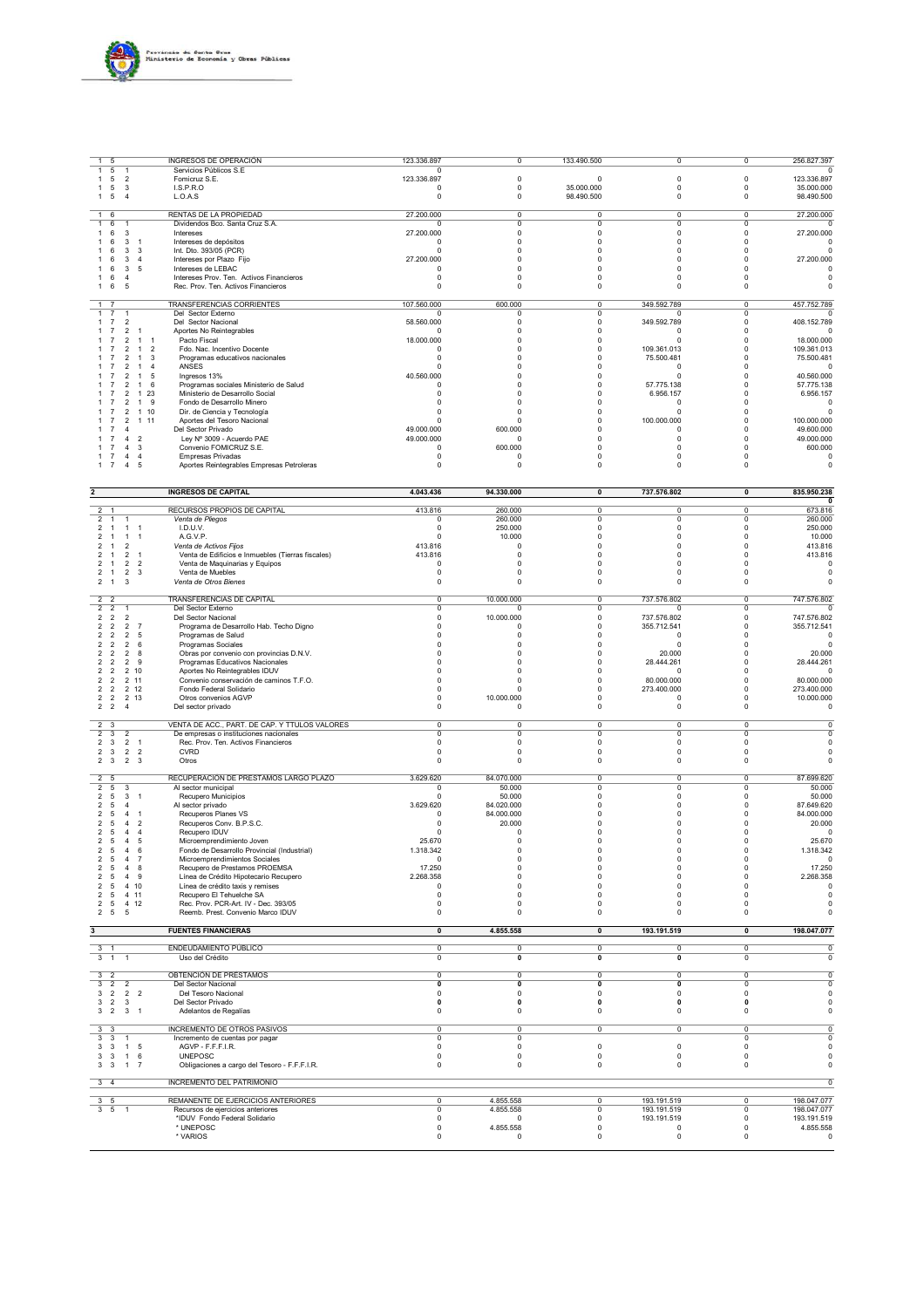

**PRESUPUESTO AÑO 2.016 PRESUPUESTO AÑO 2.016 Planilla Anexa N° 10 - ART. 3°** 

### **CONTRIBUCIONES FIGURATIVAS Y GASTOS FIGURATIVOS**

| Jurisdicciones / Entidades                         |                              | <b>Importes</b>             |
|----------------------------------------------------|------------------------------|-----------------------------|
| <b>CONTRIBUCIONES FIGURATIVAS</b>                  |                              |                             |
| <b>CORRIENTES</b>                                  |                              | 3.853.494.869               |
| A.G.V.P.                                           |                              | 302.401.423                 |
| I.D.U.V.                                           |                              | 11.430.507                  |
| U.E.P.                                             |                              | 767.866                     |
| U.E.P.A.O.M.R.E.E.                                 |                              | 119.397.223                 |
| OBLIGACIONES A CARGO DEL TESORO                    |                              | 0                           |
| Un.E.Po.S.C.                                       |                              | 15.419.834                  |
| U.E.P.A.H.R.S.C.                                   |                              | 2.856.457                   |
| I.E.S.C.<br>CAJA DE PREVISIÓN SOCIAL               |                              | 38.751.581<br>3.357.516.048 |
| - Ley Nº 2401                                      |                              |                             |
|                                                    | 926.202.423<br>2.431.313.625 |                             |
| - Aporte para Déficit<br>FONDO PROVINCIAL DE PESCA |                              | 4.953.930                   |
|                                                    |                              |                             |
| <b>DE CAPITAL</b>                                  |                              | 637.720.417                 |
| AGVP.                                              |                              | 225.507.800                 |
| I.D.U.V.                                           |                              | 3.000.000                   |
| <b>IDUV Fondo Federal Solidario</b>                |                              | 384.571.519                 |
| U.E.P.                                             |                              | 21.500                      |
| U.E.P.A.O.M.R.E.E.                                 |                              | 14.701.691                  |
| OBLIGACIONES A CARGO DEL TESORO                    |                              | 0                           |
| Un.E.Po.S.C.                                       |                              | 3.500.000                   |
| U.E.P.A.H.R.S.C.                                   |                              | 11.560                      |
| I.E.S.C.                                           |                              | 5.738.360                   |
| CAJA DE PREVISIÓN SOCIAL                           |                              | 667.987                     |
| <b>TOTAL RECURSOS FIGURATIVOS</b>                  |                              | 4.491.215.286               |
| <b>GASTOS FIGURATIVOS</b>                          |                              |                             |
| <b>CORRIENTES</b>                                  |                              | 3.853.494.869               |
| OBLIGACIONES A CARGO DEL TESORO                    |                              | 3.853.494.869               |
| <b>DE CAPITAL</b>                                  |                              | 637.720.417                 |
|                                                    |                              |                             |
| OBLIGACIONES A CARGO DEL TESORO                    |                              | 637.720.417                 |
| <b>TOTAL GASTOS FIGURATIVOS</b>                    |                              | 4.491.215.286               |
|                                                    |                              |                             |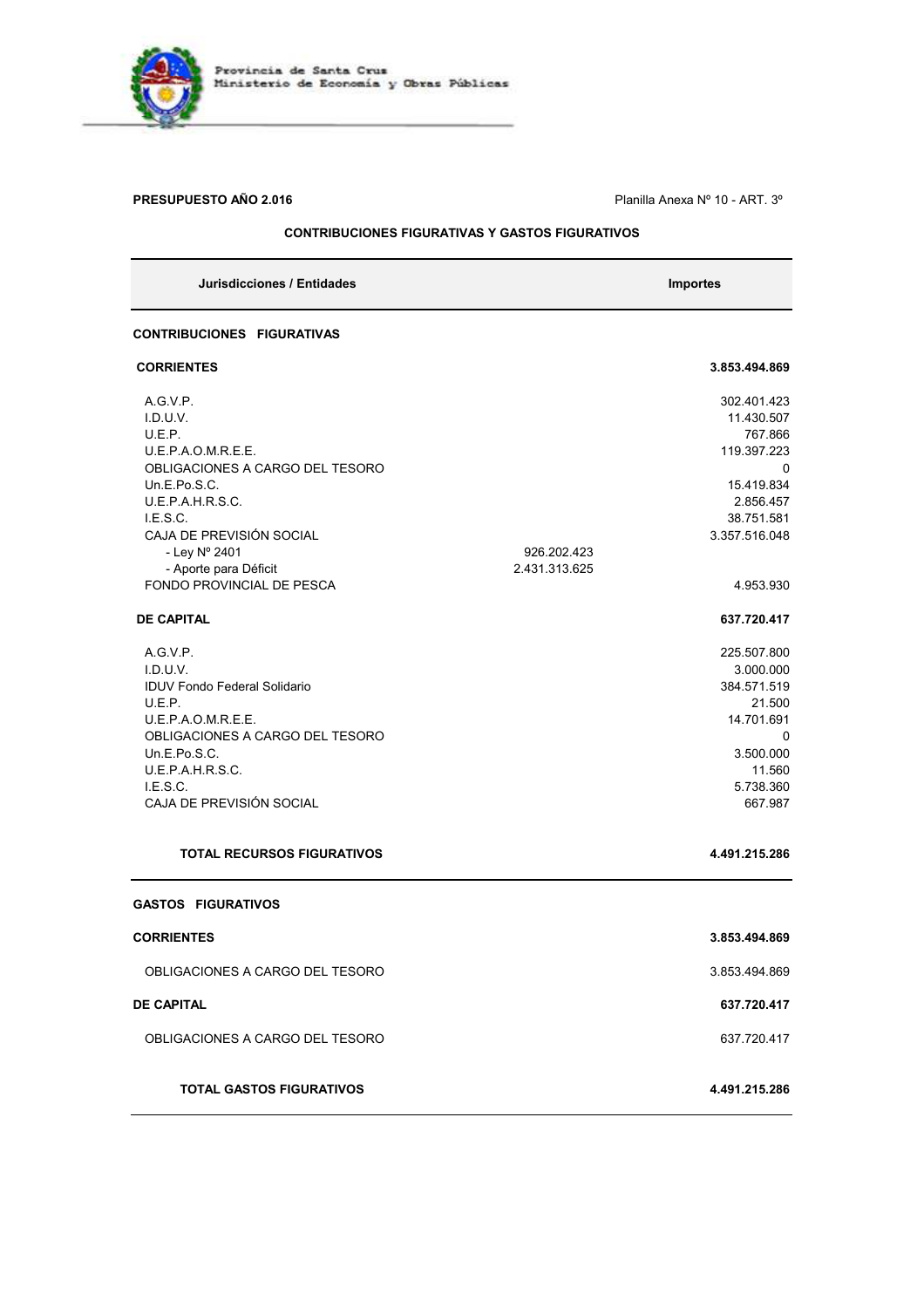

### **PRESUPUESTO AÑO 2.016 Planilla Anexa N° 11 - Art. 5 Planilla Anexa N° 11 - Art.** 5

### **ESQUEMA AHORRO-INVERSIÓN-FINANCIAMIENTO**

### **ADMINISTRACION PÚBLICA NO FINANCIERA PROVINCIAL 2016**

| <b>CONCEPTO</b>                                                                             | <b>ADM. CENTRAL</b>              | ORG. DESC.                 | INST. DE SEG.<br><b>SOCIAL</b> | <b>TOTAL</b>                     |
|---------------------------------------------------------------------------------------------|----------------------------------|----------------------------|--------------------------------|----------------------------------|
| <b>I. INGRESOS CORRIENTES</b>                                                               | 16.973.739.225                   | 905.882.794                | 4.275.149.393                  | 22.181.971.412                   |
| . Tributarios                                                                               | 11.404.074.694                   | 565.964.700                | 987.283.523                    | 12.957.322.917                   |
| - De Orígen Provincial                                                                      | 4.633.834.817                    | $\Omega$                   | 0                              | 4.633.834.817                    |
| - De Orígen Nacional                                                                        | 6.770.239.877                    | 565.964.700                | 987.283.523                    | 8.323.488.100                    |
| . Contribuciones a la Seguridad Social<br>. No Tributarios                                  | $\Omega$<br>4.849.821.997        | 0<br>338.663.094           | 3.287.865.870<br>0             | 3.287.865.870<br>5.188.485.091   |
| - Regalías                                                                                  | 4.918.780.678                    | 152.127.237                | $\mathbf 0$                    | 5.070.907.915                    |
| - Otros No Tributarios                                                                      | 724.916.486                      | 186.535.857                | $\mathbf 0$                    | 718.521.291                      |
| . Vta. Bienes y Serv.de la Adm. Publ.                                                       | 5.262.348                        | 1.255.000                  | $\mathbf 0$                    | 6.517.348                        |
| . Ingresos de la Operación                                                                  | 256.827.397                      | 0<br>0                     | $\mathbf 0$<br>$\mathbf 0$     | 256.827.397                      |
| . Transferencias Corrientes<br>. Rentas de la Propiedad                                     | 457.752.789<br>27.200.000        | 0                          | $\mathbf 0$                    | 457.752.789<br>27.200.000        |
|                                                                                             |                                  |                            |                                |                                  |
| <b>II. GASTOS CORRIENTES</b>                                                                | 18.225.774.459                   | 752.734.842                | 6.706.463.018                  | 25.684.972.319                   |
| . Gastos de Consumo<br>- Personal                                                           | 13.950.032.316<br>12.826.238.590 | 752.734.842<br>524.435.629 | 71.054.380<br>69.186.462       | 14.773.821.538<br>13.419.860.681 |
| - Bienes de Consumo                                                                         | 374.046.945                      | 67.308.300                 | 719.279                        | 442.074.524                      |
| - Servicios No Personales                                                                   | 749.746.781                      | 160.990.913                | 1.148.639                      | 911.886.333                      |
| - Otros Gastos                                                                              | $\Omega$                         | 0                          | 0                              |                                  |
| . Rentas de la Propiedad                                                                    | 71.015.851                       | $\mathbf 0$                | $\mathbf 0$                    | 71.015.851                       |
| . Prestaciones de la Seguridad Social<br>. Transferencias Corrientes                        | $\mathbf 0$<br>4.204.726.292     | $\mathbf 0$<br>$\mathbf 0$ | 6.635.408.638<br>$\mathbf 0$   | 6.635.408.638<br>4.204.726.292   |
| - Al Sector Privado                                                                         | 1.718.782.723                    | $\mathbf 0$                | 0                              | 1.718.782.723                    |
| . Escuelas Privadas                                                                         | 840.300.000                      | 0                          | 0                              | 840.300.000                      |
| . Otros                                                                                     | 878.482.723                      | $\mathbf 0$                | 0                              | 878.482.723                      |
| - Al Sector Público                                                                         | 2.485.943.569                    | 0                          | 0                              | 2.485.943.569                    |
| . Municipios<br>. Otros                                                                     | 2.405.300.892                    | $\mathbf 0$<br>$\mathbf 0$ | $\mathbf 0$<br>$\mathbf 0$     | 2.405.300.892                    |
| - Al Sector Externo                                                                         | 80.642.677                       |                            |                                | 80.642.677                       |
|                                                                                             |                                  |                            |                                |                                  |
| III. RESULTADO ECONÓMICO (I-II)                                                             | $-1.252.035.234$                 | 153.147.952                | $-2.431.313.625$               | $-3.503.000.907$                 |
| IV. INGRESOS DE CAPITAL                                                                     | 32.487.697                       | 803.462.541                | 0                              | 835.950.238                      |
| . Recursos Propios de Capital                                                               | 413.816                          | 260.000                    | 0                              | 673.816                          |
| . Transferencias de Capital                                                                 | 28.444.261                       | 719.132.541                | 0                              | 747.576.802                      |
| . Disminución de la Inversión Financiera                                                    | 3.629.620                        | 84.070.000                 | $\mathbf 0$                    | 87.699.620                       |
|                                                                                             |                                  |                            |                                |                                  |
| <b>V. GASTOS DE CAPITAL</b>                                                                 | 2.434.731.088                    | 1.507.160.908              | 667.987                        | 3.942.559.983                    |
| . Inversión Real Directa                                                                    | 237.664.165                      | 1.505.160.908              | 667.987                        | 1.743.493.060                    |
| - Bienes de Uso                                                                             | 185.975.665                      | 48.716.542                 | 417.987                        | 235.110.194                      |
| - Trabajos Públicos<br>- Bienes Preexistentes                                               | 51.688.500<br>$\mathbf 0$        | 1.456.434.366<br>10.000    | 250.000<br>0                   | 1.508.372.866<br>10.000          |
| . Transferencias de Capital                                                                 | 132.823.173                      | 0                          | $\mathbf 0$                    | 132.823.173                      |
| - Al Sector Privado                                                                         | 40.803.173                       | 0                          |                                | 40.803.173                       |
| - Al Sector Público                                                                         | 92.020.000                       | 0                          | 0                              | 92.020.000                       |
| . Municipios                                                                                | 82.020.000                       | 0                          |                                | 82.020.000                       |
| . Otros                                                                                     | 10.000.000                       | 0                          | 0                              | 10.000.000<br>0                  |
| - Al Sector Externo<br>. Inversión Financiera                                               | 0<br>2.064.243.750               | 0<br>2.000.000             | $\Omega$                       | 2.066.243.750                    |
|                                                                                             |                                  |                            |                                |                                  |
| VI. INGRESOS TOTALES (I+IV)                                                                 | 17.006.226.922                   | 1.709.345.335              | 4.275.149.393                  | 23.017.921.650                   |
| VII. GASTOS TOTALES (II+V)                                                                  | 20.660.505.547                   | 2.259.895.750              | 6.707.131.005                  | 29.627.532.302                   |
| VIII. GASTOS PRIMARIOS (VII- Rentas de la propiedad)                                        | 20.589.489.696                   | 2.259.895.750              | 6.707.131.005                  | 29.556.516.451                   |
| IX. RESULTADO FINANCIERO PREVIO A FIGURATIVAS. (VI-                                         | -3.654.278.625                   | $-550.550.415$             | -2.431.981.612                 | -6.609.610.652                   |
| VII)                                                                                        |                                  |                            |                                |                                  |
|                                                                                             | $\mathbf 0$                      |                            |                                | 4.491.215.286                    |
| X. CONTRIBUCIONES FIGURATIVAS<br>XI. GASTOS FIGURATIVOS                                     | 4.491.215.286                    | 1.133.031.251              | 3.358.184.035                  | 4.491.215.286                    |
| XII. RESULTADO PRIMARIO (VI-VIII)                                                           | -3.583.262.774                   | -550.550.415               | $-2.431.981.612$               | -6.538.594.801                   |
| XIII. RESULTADO FINANCIERO (IX+X-XI)                                                        | $-8.145.493.911$                 | 582.480.836                | 926.202.423                    | $-6.609.610.652$                 |
|                                                                                             |                                  |                            |                                |                                  |
| XIV. FUENTES FINANCIERAS                                                                    | 6.794.413.733                    | 198.047.077                | 0                              | 6.992.460.810                    |
| Disminución de la Inversión Financiera<br>- Uso del fondo anticíclico                       | 0<br>$\mathbf 0$                 | 198.047.077<br>0           | 0<br>0                         | 198.047.077<br>0                 |
| - Remanente                                                                                 | 0                                | 198.047.077                | 0                              | 198.047.077                      |
| - Otros                                                                                     | $\mathbf 0$                      | 0                          | 0                              | $\Omega$                         |
| Endeudamiento Público e Inc. de Otros Pasivos                                               | 6.794.413.733                    | 0                          | 0                              | 6.794.413.733                    |
| - Colocación de Títulos Públicos                                                            | $\mathbf 0$                      | 0                          | $\mathbf 0$                    | $\Omega$                         |
| - Obtención de Préstamos de Org. Intern.<br>- Obtención de Otros Préstamos                  | $\mathbf 0$<br>$\mathbf 0$       | 0<br>0                     | $\mathbf 0$<br>0               | $\mathbf 0$<br>0                 |
| - Incremento de Otros Pasivos                                                               | 6.794.413.733                    | 0                          | $\mathbf 0$                    | 6.794.413.733                    |
| Contribuciones Figurativas para Aplicaciones Financieras                                    |                                  |                            |                                |                                  |
|                                                                                             | $\mathbf 0$                      | 0                          | 0                              | 0                                |
| XV. APLICACIONES FINANCIERAS                                                                | 382.840.158                      | 0                          | $\pmb{0}$                      | 382.840.158                      |
| Inversión Financiera                                                                        | $\mathbf 0$                      | 0                          | 0                              |                                  |
| - Integración del Fondo Anticíclico                                                         | $\pmb{0}$                        | 0                          | 0                              | 0                                |
| - Otros                                                                                     | $\pmb{0}$                        | 0                          | 0                              | 0                                |
| Amortización de Deudas y Disminución de Otros Pasivos<br>- Amortización de Títulos Públicos | 382.840.158<br>$\mathbf 0$       | 0<br>0                     | 0<br>$\mathbf 0$               | 382.840.158<br>0                 |
| - Devolución de Préstamos de Organismos Internacionales                                     |                                  |                            |                                |                                  |
|                                                                                             | 0                                | 0                          | 0                              | 0                                |
| - Devolución de otros Préstamos                                                             | 289.556.178                      | 0                          | 0                              | 289.556.178                      |
| - Disminución de Otros Pasivos<br>Gastos Figurativos para Aplicaciones Financieras          | 93.283.980<br>0                  | 0<br>0                     | 0<br>0                         | 93.283.980<br>0                  |
|                                                                                             |                                  |                            |                                |                                  |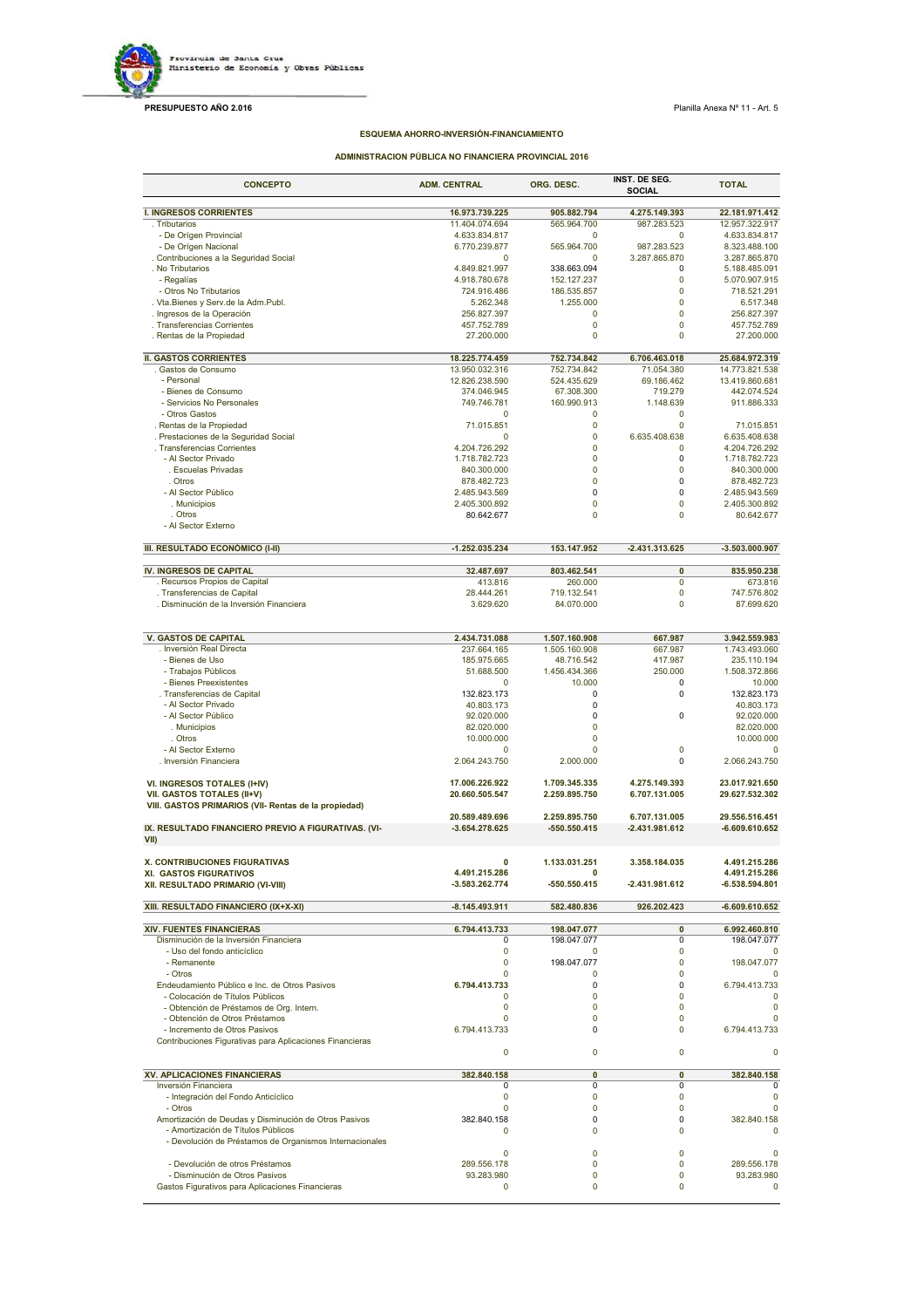

 $\epsilon$   $\epsilon$  Planilla Anexa N° 12 - ART.  $6^{\circ}$ 

|                          |                                                                                                                                         |                                                              |                    |                                   |             |                    |                     |                    |         |      |     |              |       |       |      |               |                              |                         |               |      |        |                 |                |                |         |                       |                                      | <b>AÑO 2016</b> |
|--------------------------|-----------------------------------------------------------------------------------------------------------------------------------------|--------------------------------------------------------------|--------------------|-----------------------------------|-------------|--------------------|---------------------|--------------------|---------|------|-----|--------------|-------|-------|------|---------------|------------------------------|-------------------------|---------------|------|--------|-----------------|----------------|----------------|---------|-----------------------|--------------------------------------|-----------------|
|                          | PLANTA DE PERSONAL PERMANENTE<br>ADMINISTRACIÓN CENTRAL Y ORGANISMOS DESCENTRALIZADOS<br><b>CLASIFICACIÓN INSTITUCIONAL Y POR CLASE</b> |                                                              |                    |                                   |             |                    |                     |                    |         |      |     |              |       |       |      |               |                              |                         |               |      |        |                 |                |                |         |                       |                                      |                 |
|                          |                                                                                                                                         | <b>ADMINISTRACION CENTRAL</b><br>ORGANISMOS DESC.Y CTAS.ESP. |                    |                                   |             |                    |                     |                    |         |      |     |              | (*A*) |       |      |               |                              |                         |               |      |        |                 |                |                |         |                       |                                      |                 |
| CLASE                    | <b>TOTAL</b>                                                                                                                            | <b>JUDICIA</b><br>ODER.                                      | PODER<br>GISLATIVO | <b>B. TOTAL</b><br>$\overline{a}$ | GOBERNACION | CONSEJO<br>MAGIST. | TRIBUNAL<br>CUENTAS | GOBIER.<br>$\circ$ | POLICIA | MEOP | CAP | G₽E          | S™    | MDS   | MSGG | RIBUNAL DISCI | INISTERIO DE L<br>PRODUCCIÓN | JEFATURA DE<br>GABINETE | TOTAL<br>SUB. | AGVP | $\geq$ | IESC            | ШP             | UNEPOSC.       | OMREE   | FONDO PCIAL.<br>PESCA | <b>TOTAL</b><br>ம்<br>$\overline{a}$ | ဖ<br>Δ<br>-c5   |
|                          |                                                                                                                                         |                                                              |                    |                                   |             |                    |                     |                    |         |      |     |              |       |       |      |               |                              |                         |               |      |        |                 |                |                |         |                       |                                      |                 |
| Autoridades Superiores   | 1.700                                                                                                                                   |                                                              |                    | 1.576                             | 42          |                    | 87                  | 109                | 681     | 186  | 47  | 35           | 63    | 87    | 74   | 10            | 124                          | 24                      | 124           |      | 81     | 10 <sup>1</sup> | $\overline{2}$ | 15             | $\circ$ | $\Omega$              |                                      | 25              |
| P. Adm. y Tecnico        | 7.821                                                                                                                                   | 1.092                                                        | 55                 | 5.867                             | 37          | $\overline{2}$     | 41                  | 495                | 78      | 170  | 205 | 336          | 3.494 | 408   | 335  | $\mathbf{Q}$  | 235                          | 22                      | 675           | 435  | 169    | 31              |                | 35             | 5       |                       | 132                                  | 132             |
| P. Magist. y Func.       | 566                                                                                                                                     | 255                                                          | 311                |                                   |             |                    |                     |                    |         |      |     |              |       |       |      |               |                              |                         |               |      |        |                 |                |                |         |                       |                                      |                 |
| P. Magist. de Reempla.   | 20                                                                                                                                      | 20                                                           |                    |                                   |             |                    |                     |                    |         |      |     |              |       |       |      |               |                              |                         |               |      |        |                 |                |                |         |                       |                                      |                 |
| P. Legislatura           | 343                                                                                                                                     |                                                              | 343                |                                   |             |                    |                     |                    |         |      |     |              |       |       |      |               |                              |                         |               |      |        |                 |                |                |         |                       |                                      |                 |
| P. Docente               | 10.303                                                                                                                                  |                                                              |                    | 10.303                            |             |                    |                     |                    | 65      |      |     | 10.238       |       |       |      |               |                              |                         |               |      |        |                 |                |                |         |                       |                                      |                 |
| P. Seguridad             | 4.503                                                                                                                                   |                                                              |                    | 4.503                             |             |                    |                     |                    | 4.503   |      |     |              |       |       |      |               |                              |                         |               |      |        |                 |                |                |         |                       |                                      |                 |
| P. Obrero Maest. y Ser.  | 3.560                                                                                                                                   | 122                                                          |                    | 3.008                             | 19          |                    |                     | 101                |         | 26   | 31  | 895          | 1.147 | 704   | 47   |               | 26                           | 3                       | 413           | 395  | 14     |                 |                | $\overline{4}$ |         |                       | 17                                   | 17              |
| P. Régimen Bancario      | 11                                                                                                                                      |                                                              |                    | 11                                |             |                    |                     |                    |         |      |     |              |       |       | 11   |               |                              |                         |               |      |        |                 |                |                |         |                       |                                      |                 |
| P. Sindicato Arg. Tel.   | 132                                                                                                                                     |                                                              |                    | 132                               |             |                    |                     |                    |         |      |     |              |       |       | 132  |               |                              |                         |               |      |        |                 |                |                |         |                       |                                      |                 |
| P.Tranf.de Nacion a Pcia |                                                                                                                                         |                                                              |                    |                                   |             |                    |                     |                    |         |      |     |              |       |       | 2    |               |                              |                         |               |      |        |                 |                |                |         |                       |                                      |                 |
|                          |                                                                                                                                         |                                                              |                    |                                   |             |                    |                     |                    |         |      |     |              |       |       |      |               |                              |                         |               |      |        |                 |                |                |         |                       |                                      |                 |
| <b>TOTAL:</b>            | 28.961                                                                                                                                  | 1.489                                                        | 709                | 25.402                            | 98          | 10                 | 136                 | 705                | 5.327   | 382  | 283 | 11.504 4.704 |       | 1.199 | 601  | 19            | 385                          | 49                      | 1.212         | 837  | 264    | 41              | $\overline{2}$ | 54             | 14      | $^{\circ}$            | 149                                  | 174             |
|                          |                                                                                                                                         |                                                              |                    |                                   |             |                    |                     |                    |         |      |     |              |       |       |      |               |                              |                         |               |      |        |                 |                |                |         |                       |                                      |                 |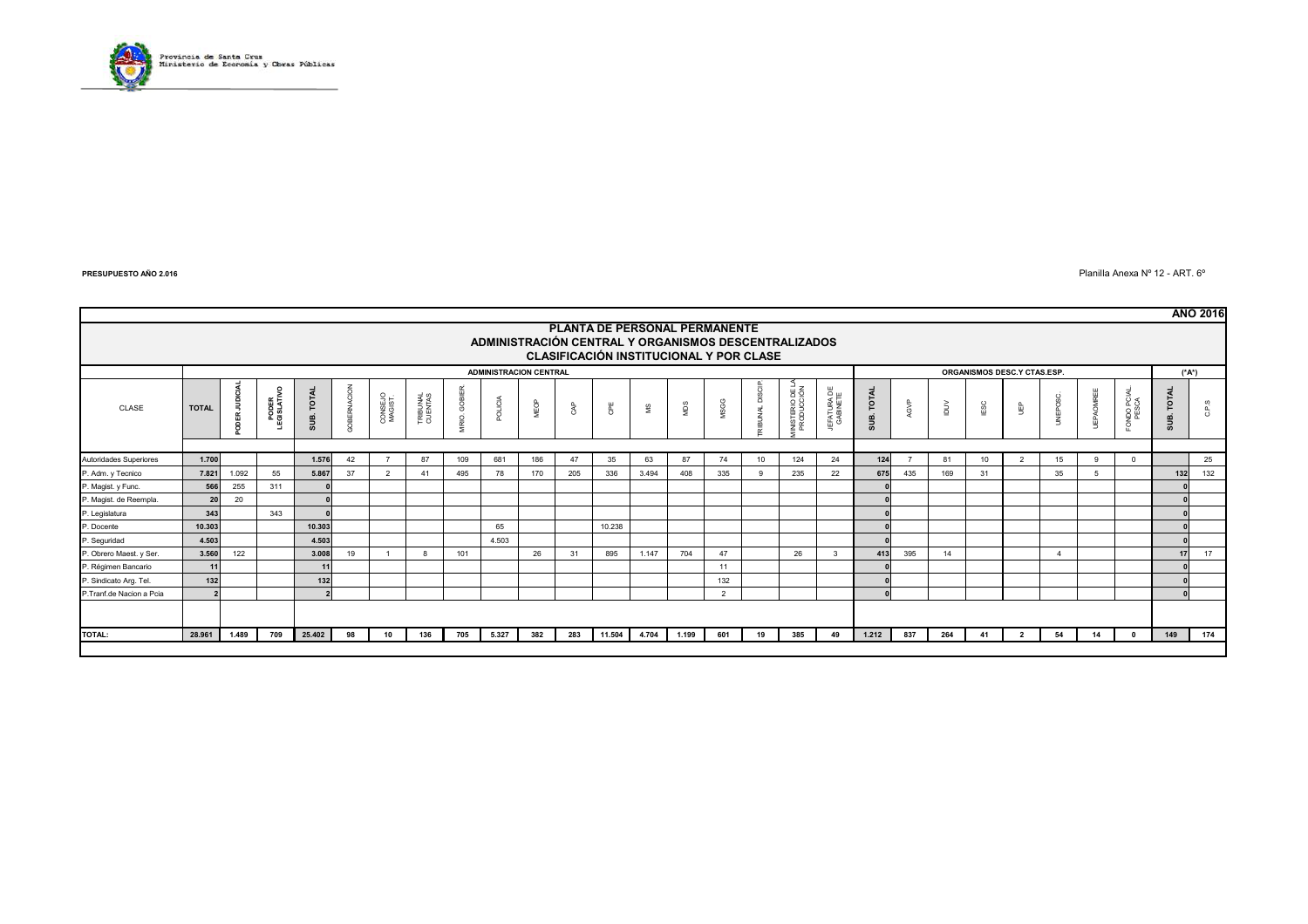

 $\blacksquare$  Planilla Anexa Nº 13 - ART. 7º

|                      |                                                                                                     |                            |                                     |                   |       |                      |                    |              |         |      |                 |       |     |     |      |                |                                |                         |            |      |        |          |   |          |                  |                       |            | <b>AÑO 2016</b> |
|----------------------|-----------------------------------------------------------------------------------------------------|----------------------------|-------------------------------------|-------------------|-------|----------------------|--------------------|--------------|---------|------|-----------------|-------|-----|-----|------|----------------|--------------------------------|-------------------------|------------|------|--------|----------|---|----------|------------------|-----------------------|------------|-----------------|
|                      | PLANTA DE PERSONAL CONTRATADO Y TRANSITORIO<br>ADMINISTRACIÓN CENTRAL Y ORGANISMOS DESCENTRALIZADOS |                            |                                     |                   |       |                      |                    |              |         |      |                 |       |     |     |      |                |                                |                         |            |      |        |          |   |          |                  |                       |            |                 |
|                      | CLASIFICACIÓN INSTITUCIONAL Y POR CLASE                                                             |                            |                                     |                   |       |                      |                    |              |         |      |                 |       |     |     |      |                |                                |                         |            |      |        |          |   |          |                  |                       |            |                 |
|                      | ORG. DESC.Y CTAS.ESP.<br><b>ADMINISTRACION CENTRAL</b>                                              |                            |                                     |                   |       |                      |                    |              |         |      |                 | (*A*) |     |     |      |                |                                |                         |            |      |        |          |   |          |                  |                       |            |                 |
| CLASE                | <b>TOTAL</b>                                                                                        | JUDICIA<br>DER<br>$\Omega$ | 툿<br><b>LEGISL</b><br>ᄒ<br>$\Omega$ | <b>SUB. TOTAL</b> | GOBER | <b>DNSEJO MAGIST</b> | CUENTA:<br>RIBUNAL | VRIO. GOBIER | POLICIA | MEOP | දි              | Œ     | 9   | MDS | MSGG | RIBUNAL DISCIP | MINISTERIO DE LA<br>PRODUCCION | JEFATURA DE<br>GABINETE | SUB. TOTAL | AGVP | $\geq$ | ESC<br>E | ĝ | UNEPOSC. | <b>UEPAOMREE</b> | FONDO PCIAL.<br>PESCA | SUB. TOTAL | C.P.S           |
|                      |                                                                                                     |                            |                                     |                   |       |                      |                    |              |         |      |                 |       |     |     |      |                |                                |                         |            |      |        |          |   |          |                  |                       |            |                 |
|                      |                                                                                                     |                            |                                     |                   |       |                      |                    |              |         |      |                 |       |     |     |      |                |                                |                         |            |      |        |          |   |          |                  |                       |            |                 |
| <b>CONTRATADOS</b>   | 3.643                                                                                               | 108                        |                                     | 3.481             |       |                      |                    | 120          |         | 17   |                 | 2.745 | 158 | 336 | 25   |                | 40                             |                         | 39         |      |        | 15       |   |          |                  |                       |            |                 |
| <b>TRANSITORIO</b>   | 37                                                                                                  |                            | 27                                  |                   |       |                      |                    |              |         |      |                 |       |     |     |      |                |                                |                         |            |      |        |          |   |          |                  |                       |            |                 |
| <b>SALUD PUBLICA</b> | 599                                                                                                 |                            |                                     | 599               |       |                      |                    |              |         |      |                 |       | 599 |     |      |                |                                |                         |            |      |        |          |   |          |                  |                       |            |                 |
| Dcto. 1429/04        | $\Omega$                                                                                            |                            |                                     |                   |       |                      |                    |              |         |      |                 |       |     |     |      |                |                                |                         |            |      |        |          |   |          |                  |                       |            |                 |
| Ley 1917             |                                                                                                     |                            |                                     |                   |       |                      |                    |              |         |      |                 |       |     |     |      |                |                                |                         |            |      |        |          |   |          |                  |                       |            |                 |
| P. Bancario          |                                                                                                     |                            |                                     |                   |       |                      |                    |              |         |      |                 |       |     |     |      |                |                                |                         |            |      |        |          |   |          |                  |                       |            |                 |
| Dec. 3095/04         | $\Omega$                                                                                            |                            |                                     | $\Omega$          |       |                      |                    |              |         |      |                 |       |     |     |      |                |                                |                         |            |      |        |          |   |          |                  |                       |            |                 |
|                      |                                                                                                     |                            |                                     |                   |       |                      |                    |              |         |      |                 |       |     |     |      |                |                                |                         |            |      |        |          |   |          |                  |                       |            |                 |
| TOTAL:               | 4.286                                                                                               | 108                        | 42                                  | 4.087             |       |                      | 13                 | 120          |         | 17   | 10 <sup>1</sup> | 2.745 | 757 | 336 | 32   | 2              | 40                             |                         | 49         | 16   |        | 15       |   |          |                  |                       |            |                 |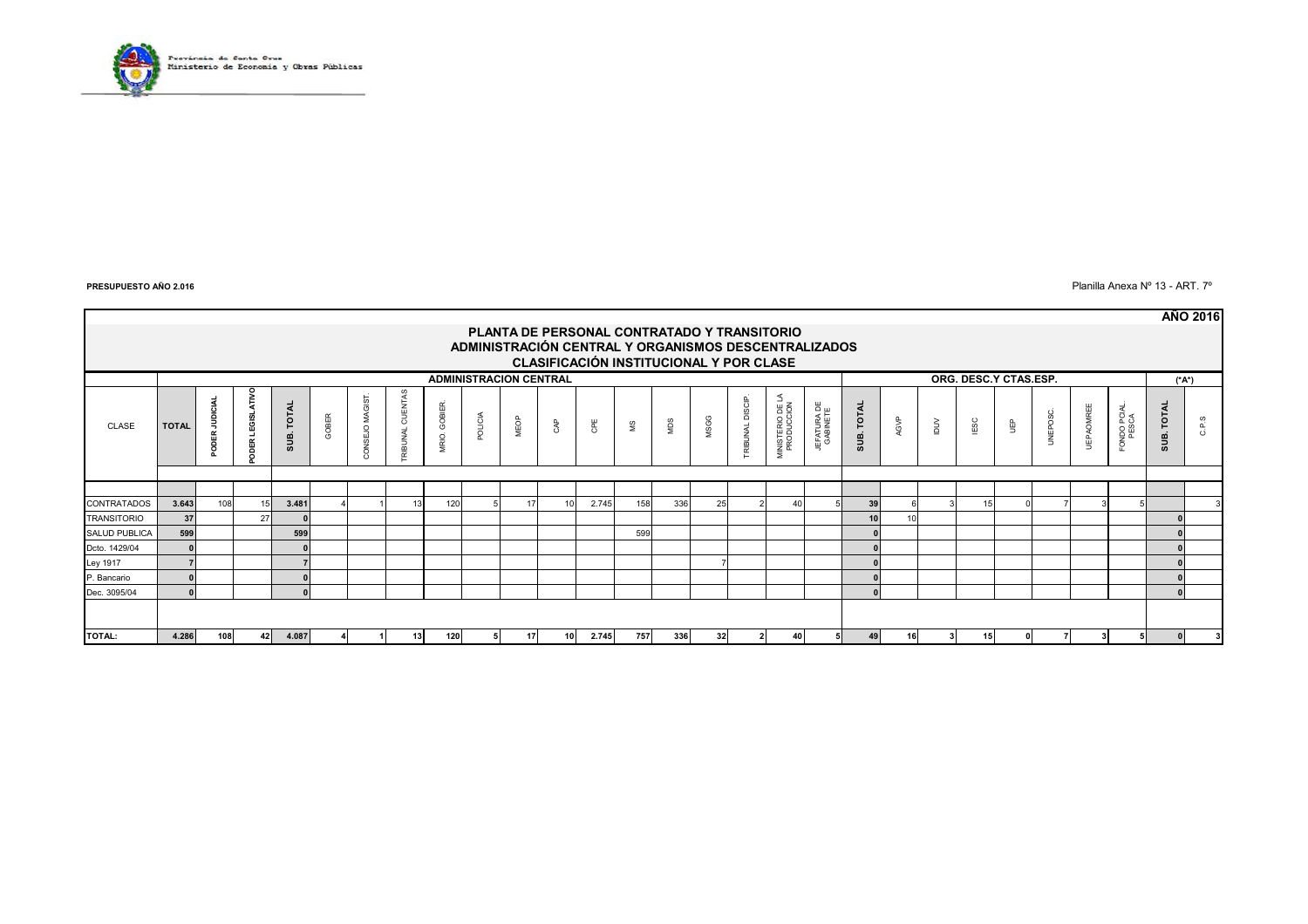

PRESUPUESTO AÑO 2.016 Planilla Anexa Nº 14 - Art. 10

| <b>INSTITUTOS, EMPRESAS Y SOCIEDADES DEL ESTADO</b>             |                            |                            |                  |                    |                            |                       |                  |                           |  |  |
|-----------------------------------------------------------------|----------------------------|----------------------------|------------------|--------------------|----------------------------|-----------------------|------------------|---------------------------|--|--|
| <b>CONCEPTO</b>                                                 | <b>L.O.A.S.</b>            | I.S.P.R.O.                 | <b>CANAL 9</b>   | C.S.S.             | <b>S.P.S.E.</b>            | <b>DISTRIGAS S.A.</b> | FO.MI.CRUZ S.E.  | <b>TOTAL</b>              |  |  |
| <b>I. INGRESOS CORRIENTES</b>                                   | 152.932.000                | 192.750.000                | 63.564.345       | 1.427.494.609      | 664.261.800                | 75.864.740            | 350.626.117      | 2.927.493.611             |  |  |
| . Contribuciones a la Seguridad Social                          |                            |                            |                  | 1.427.494.609      |                            |                       |                  | 1.427.494.609             |  |  |
| . No Tributarios                                                | $\mathbf 0$                | 0                          | 0                | $\mathbf 0$        | 144.261.800                | $\mathbf 0$           | $\mathbf 0$      | 144.261.800               |  |  |
| - Regalías                                                      | $\mathbf 0$                | $\mathbf 0$                | 0                | $\mathbf 0$        | $\mathbf 0$                | $\mathbf 0$           | $\mathbf 0$      | 0                         |  |  |
| - Tasas y Tarifas                                               | $\mathbf 0$                | $\mathbf 0$                | 0                | $\mathbf 0$        | $\mathbf 0$                | 0                     | $\mathbf 0$      | 0                         |  |  |
| - Multas                                                        | $\mathbf 0$                | 0                          | 0                | $\mathbf 0$        | 20.000.000                 | $\mathbf 0$           | $\mathbf 0$      | 20.000.000                |  |  |
| - Canones                                                       | $\mathbf 0$                | 0                          | 0                | 0                  | 55.000.000                 | 0                     | $\mathbf 0$      | 55.000.000                |  |  |
| - Otros                                                         | $\mathbf 0$                | 0                          | $\mathbf 0$      | 147.814.778        | 69.261.800                 | 0                     |                  | 217.076.578               |  |  |
| . Venta. Bienes y Servicios                                     | 151.800.000                | 188.300.000                | 800.000          | $\mathbf 0$        | 500.000.000                | 75.864.740            | 350.626.117      | 1.267.390.857             |  |  |
| . Rentas de la Propiedad                                        | 1.132.000                  | 4.450.000                  | 0                | $\mathbf 0$        | 20.000.000                 | $\pmb{0}$             | $\mathbf 0$      | 25.582.000                |  |  |
| . Transferencias Corrientes                                     | $\mathbf 0$                | 0                          | 62.764.345       | $\mathbf 0$        | 0                          | 0                     | $\mathbf 0$      | 62.764.345                |  |  |
| <b>II. GASTOS CORRIENTES</b>                                    | 47.276.500                 | 138.630.000                | 72.364.345       | 1.515.558.961      | 1.341.906.360              | 189.080.490           | 226.139.219      | 3.530.955.875             |  |  |
| . Gastos                                                        | 47.276.500                 | 138.630.000                | 72.364.345       | 1.515.558.961      | 1.341.606.360              | 189.080.490           | 226.139.219      | 3.530.655.875             |  |  |
| - Personal                                                      | 20.479.100                 | 25.845.000                 | 52.734.345       | 199.458.099        | 899.516.360                | 90.000.000            | 95.904.447       | 1.383.937.351             |  |  |
| - Bienes de Consumo                                             | 2.489.000                  | 925.000                    | 11.300.000       | 6.861.811          | 309.150.000                | 25.669.110            | 60.178.704       | 416.573.625               |  |  |
| - Servicios no personales                                       | 24.308.400                 | 17.775.000                 | 8.330.000        | 1.309.239.051      | 90.440.000                 | 73.411.380            | 70.056.068       | 1.593.559.899             |  |  |
| - Otros Gastos                                                  | $\mathbf 0$                | 94.085.000                 | 0                | $\mathbf 0$        | 42.500.000                 | 0                     | $\mathbf 0$      | 136.585.000               |  |  |
| . Rentas de la Propiedad                                        | $\mathbf 0$                | 0                          | 0                | $\mathbf 0$        | 300.000                    | 0                     | $\mathbf 0$      | 300.000                   |  |  |
| . Transferencias Corrientes                                     | $\mathbf 0$                | 0                          | $\mathbf 0$      | $\mathbf 0$        | 0                          | 0                     | $\mathbf 0$      | $\mathbf 0$               |  |  |
| - Al Sector Privado                                             | $\mathbf 0$                | $\mathbf 0$                | $\mathbf 0$      | 0                  | 0                          | 0                     | $\mathbf 0$      | $\mathbf 0$               |  |  |
| - Al Sector Público                                             | $\mathbf 0$                | $\mathbf 0$                | 0                | 0                  | 0                          | $\mathbf 0$           | $\mathbf 0$      | $\mathbf 0$               |  |  |
| III. RESULTADO ECONÓMICO (I-II)                                 | 105.655.500                | 54.120.000                 | $-8.800.000$     | $-88.064.352$      | -677.644.560               | -113.215.750          | 124.486.898      | $-603.462.264$            |  |  |
|                                                                 |                            |                            |                  |                    |                            |                       |                  |                           |  |  |
| <b>IV. INGRESOS DE CAPITAL</b>                                  | 7.350.000                  | $\pmb{0}$                  | 10.000.000       | $\pmb{0}$          | $\pmb{0}$                  | $\pmb{0}$             | $\pmb{0}$        | 17.350.000                |  |  |
| . Recursos Propios de Capital                                   | 7.350.000                  | $\pmb{0}$                  | 0                | $\pmb{0}$          | $\mathbf 0$                | $\mathbf 0$           | $\mathbf 0$      | 7.350.000                 |  |  |
| . Transferencias de Capital                                     | $\mathbf 0$                | 0                          | 10.000.000       | 0                  | 0                          | 0                     | $\mathbf 0$      | 0                         |  |  |
| . Disminución de la Inversión Financiera                        | $\overline{0}$             | $\mathbf 0$                | 0                | 0                  | 0                          | 0                     | $\mathbf 0$      | 0                         |  |  |
| <b>V. GASTOS DE CAPITAL</b>                                     | 14.515.000                 | 13.400.000                 | 1.200.000        | 7.842.657          | 131.120.000                | $\mathbf 0$           | 1.150.000        | 169.227.657               |  |  |
| .Bienes de Uso                                                  | 2.865.000                  | 4.400.000                  | 1.200.000        | 7.842.657          | 51.920.000                 | 0                     | 1.150.000        | 69.377.657                |  |  |
| . Trabajos Públicos (Anexo )                                    | 4.300.000                  | $\mathbf 0$                | 0                | $\pmb{0}$          | 79.200.000                 | $\mathbf 0$           | $\mathbf 0$      | 83.500.000                |  |  |
| . Transferencias de Capital                                     | 0                          | $\pmb{0}$                  | 0                | 0                  | 0                          | 0                     | $\mathsf 0$      | $\pmb{0}$                 |  |  |
| - Al Sector Privado                                             | $\mathbf 0$                | $\mathbf 0$                | 0                | 0                  | 0                          | $\mathbf 0$           | $\mathbf 0$      | $\mathbf 0$               |  |  |
| - Al Sector Público                                             | $\mathbf 0$                | 0                          | 0                | 0                  | 0                          | 0                     | $\mathbf 0$      | 0                         |  |  |
| - Al Sector Externo                                             | $\mathbf 0$                | $\mathbf 0$                | $\mathbf 0$      | $\mathbf 0$        | $\mathbf 0$                | 0                     | $\mathbf 0$      | $\mathbf 0$               |  |  |
| . Inversión Financiera                                          | 7.350.000                  | 9.000.000                  | $\mathbf 0$      | 0                  | $\mathbf 0$                | $\mathbf 0$           | $\mathbf 0$      | 16.350.000                |  |  |
| VI. INGRESOS TOTALES (I+IV)                                     | 160.282.000                | 192.750.000                | 73.564.345       | 1.427.494.609      | 664.261.800                | 75.864.740            | 350.626.117      | 2.944.843.611             |  |  |
| <b>VII. GASTOS TOTALES (II+V)</b>                               | 61.791.500                 | 152.030.000                | 73.564.345       | 1.523.401.618      | 1.473.026.360              | 189.080.490           | 227.289.219      | 3.700.183.532             |  |  |
| IX. RESULTADO FINANCIERO (VI-VII)                               | 98.490.500                 | 40.720.000                 | 0                | -95.907.009        | -808.764.560               | $-113.215.750$        | 123.336.898      | -755.339.921              |  |  |
| X. FUENTES FINANCIERAS                                          | $\mathbf{0}$               | $\overline{\mathbf{0}}$    | 0                | 2.800.433.659      | 808.764.560                | 113.215.750           | $\mathbf 0$      | 3.722.413.969             |  |  |
| Disminución de la Inversión Financiera                          | $\mathbf 0$                | $\overline{0}$             | 0                | 2.800.433.659      | $\Omega$                   | $\mathbf 0$           | $\overline{0}$   | 2.800.433.659             |  |  |
| - Uso del fondo anticíclico                                     | $\mathbf 0$                | 0                          | 0                | 0                  | 0                          | 0                     |                  | 0                         |  |  |
| - Remanentes<br>- Otros                                         | $\mathbf 0$<br>$\mathbf 0$ | $\mathbf 0$<br>$\mathbf 0$ | 0<br>$\Omega$    | 2.800.433.659<br>0 | $\mathbf 0$<br>$\mathbf 0$ | 0<br>$\mathbf 0$      |                  | 2.800.433.659<br>0        |  |  |
| Endeudamiento Público e Inc. de Otros Pasivos                   | $\mathbf 0$                | $\mathbf 0$                | 0                | 0                  | 808.764.560                | 113.215.750           | 0                | 921.980.310               |  |  |
| - Obtención de Otros Préstamos<br>- Incremento de Otros Pasivos | $\mathbf 0$<br>$\mathbf 0$ | $\mathbf 0$<br>$\mathbf 0$ | 0<br>0           | 0<br>0             | 755.000.000<br>53.764.560  | 113.215.750<br>0      | 0<br>$\mathbf 0$ | 868.215.750<br>53.764.560 |  |  |
| XI. APLICACIONES FINANCIERAS                                    | $\overline{\mathbf{0}}$    | $\overline{\mathbf{0}}$    | $\bf{0}$         | $\mathbf{0}$       | $\mathbf{0}$               | 0                     | $\mathbf{0}$     | $\overline{\mathbf{0}}$   |  |  |
| Inversión Financiera                                            | $\overline{0}$             | $\overline{0}$             | 0                | 0                  | 0                          | $\mathbf 0$           | $\mathbf 0$      | $\overline{0}$            |  |  |
| - Integración del Fondo Anticiclico                             | $\mathbf 0$<br>$\mathbf 0$ | 0<br>$\pmb{0}$             | 0<br>$\mathbf 0$ | 0<br>$\mathbf 0$   | 0<br>$\mathbf 0$           | 0<br>$\mathbf 0$      | 0<br>$\mathbf 0$ | $\Omega$<br>$\Omega$      |  |  |
| - Otros<br>Amortización de Préstamos y Disminución de Otros     |                            |                            |                  |                    |                            |                       |                  |                           |  |  |
| Pasivos                                                         | 0                          | 0                          | 0                | 0                  | 0                          | 0                     | 0                |                           |  |  |
| - Devolución de Préstamos                                       | $\mathbf 0$                | $\pmb{0}$                  | 0                | $\mathbf 0$        | $\mathbf 0$                | $\pmb{0}$             | $\mathbf 0$      | 0                         |  |  |
| - Disminución de Otros Pasivos                                  | 0                          | $\pmb{0}$                  | 0                | 0                  | 0                          | 0                     | $\mathbf 0$      | $\Omega$                  |  |  |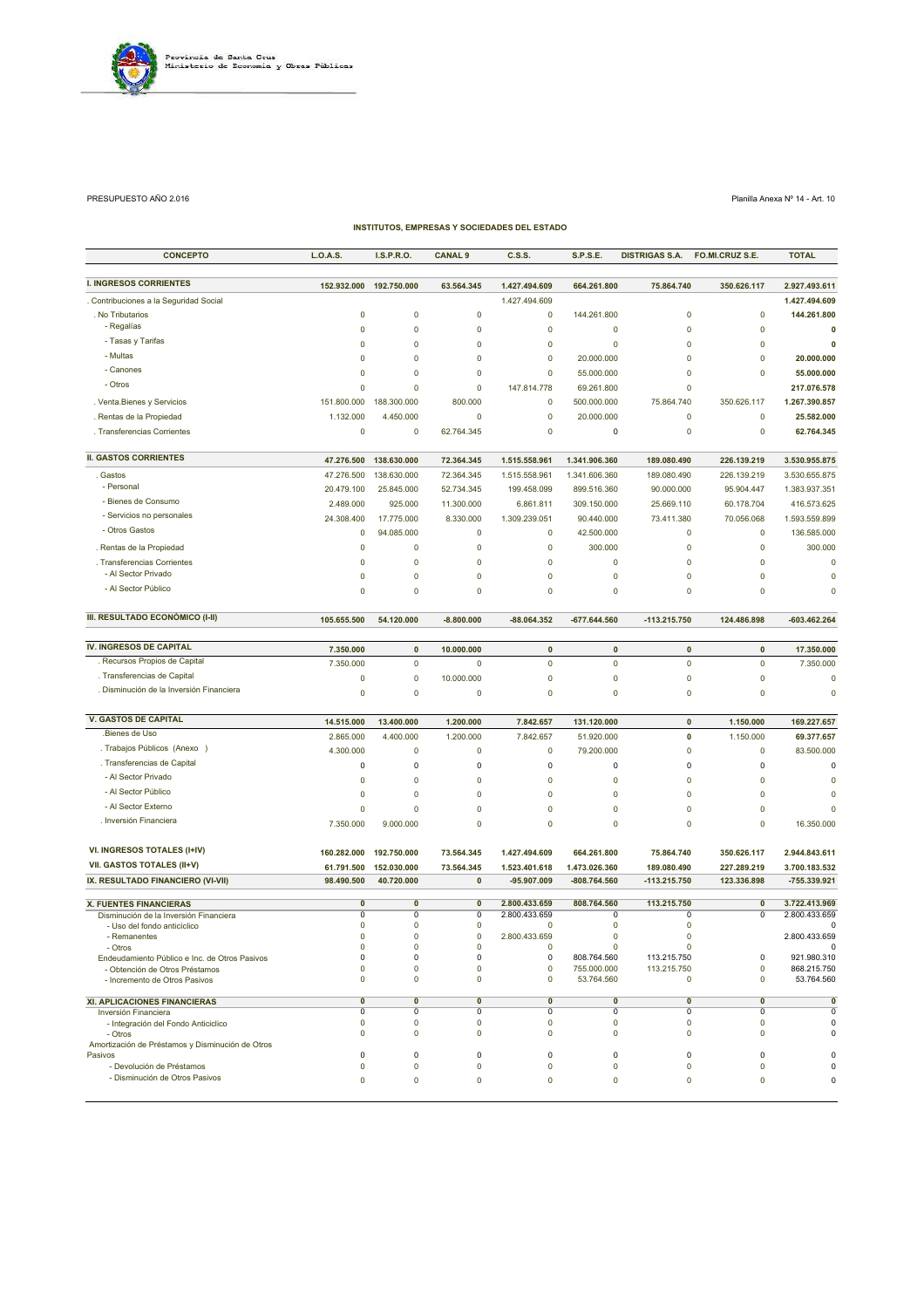

### **PRESUPUESTO AÑO 2.016** PLANILLA ANEXA Nº 15

### **TRABAJOS PÚBLICOS**

|                                                                 | <b>C/ RECURSOS</b><br><b>AFECTADOS</b> | <b>C/RENTAS</b><br><b>GENERALES</b> | <b>TOTAL</b>            |
|-----------------------------------------------------------------|----------------------------------------|-------------------------------------|-------------------------|
| <b>ADMINISTRACIÓN CENTRAL</b>                                   |                                        |                                     |                         |
| <b>GOBERNACIÓN</b>                                              | 0                                      | 0                                   |                         |
| PODER JUDICIAL                                                  | 10.000                                 | 0                                   | 10.000                  |
| <b>CONSEJO DE LA MAGISTRATURA</b>                               | 0                                      |                                     |                         |
| <b>TRIBUNAL DE CUENTAS</b>                                      | 0                                      | 8.378.500                           | 8.378.500               |
| <b>MINISTERIO DE GOBIERNO</b><br>JEFATURA DE POLICÍA            | 0<br>0                                 | 0                                   |                         |
| MINISTERIO DE ECONOMÍA Y OBRAS PÚBLICAS                         | 0                                      | 35.000.000                          | 35.000.000              |
| <b>CONSEJO AGRARIO PROVINCIAL</b>                               | 0                                      | 5.500.000                           | 5.500.000               |
| <b>CONSEJO PROVINCIAL DE EDUCACIÓN</b>                          | 0                                      | 0                                   | 0                       |
| <b>MINISTERIO DE DESARROLLO SOCIAL</b>                          | 0                                      | 0                                   |                         |
| <b>MINISTERIO SEC. GRAL. DE LA GOBERNACIÓN</b>                  | 0                                      | 0                                   |                         |
| <b>CASA DE SANTA CRUZ</b>                                       |                                        | 0                                   |                         |
| <b>TRIBUNAL DE DISCIPLINA</b><br>HONORABLE CÁMARA DE DIPUTADOS  | n<br>0                                 | U                                   |                         |
| MINISTERIO DE LA PRODUCCIÓN                                     | N                                      | 2.800.000<br>0                      | 2.800.000               |
| <b>JEFATURA DE GABINETE</b>                                     | U                                      | 0                                   |                         |
| <b>MINISTERIO DE SALUD</b>                                      | 0                                      | 0                                   |                         |
| <b>OBLIGACIONES A CARGO DEL TESORO</b>                          | U                                      | 0                                   |                         |
| TOTAL DE ADMINISTRACION CENTRAL                                 | 10.000                                 | 51.678.500                          | 51.688.500              |
| ORG. DESCENTRALIZADOS Y CTAS. ESPECIALES                        |                                        |                                     |                         |
| <b>ESCRIBANÍA MAYOR DE GOBIERNO</b>                             | 210.000                                | 0                                   | 210.000                 |
| <b>FONDO DEL PODER JUDICIAL</b>                                 | 19.569.220                             | 0                                   | 19.569.220              |
| P.R.E.P.A.P.                                                    | 0                                      |                                     |                         |
| <b>A.G.V.P.</b>                                                 | 271.715.800                            | 32.072.000                          | 303.787.800             |
| ** Convenios con Provincia                                      | 10.020.000                             | 0                                   | 10.020.000              |
| ** Coparticipación Vial                                         | 143.427.900                            | 0                                   | 143.427.900             |
| ** Obras provinciales                                           | 0                                      | 32.072.000                          | 32.072.000              |
| ** Obras de Infraestructura                                     | 38.267.900                             | 0                                   | 38.267.900              |
| ** Otras                                                        | 80.000.000                             | 0                                   | 80.000.000              |
| ** FFFiR                                                        | 0                                      | 0                                   |                         |
| I.D.U.V.                                                        | 1.118.052.960                          | 0                                   | 1.118.052.960           |
| ** Fondo Federal Solidario                                      | 384.571.519                            | 0                                   | 384.571.519             |
| ** Techo digno                                                  | 355.712.541                            | 0                                   | 355.712.541             |
| ** FONAVI                                                       | 377.768.900                            | 0                                   | 377.768.900             |
| ** Fondos Recuperos                                             | 0                                      | 0                                   | 0                       |
| U.E.P.                                                          |                                        |                                     | 0                       |
| <b>U.E.P.A.O.M.R.E.E.</b>                                       | 0                                      |                                     | 0                       |
| <b>ARANCELAMIENTO HOSPITALARIO</b>                              | 0                                      |                                     |                         |
| <b>FONDO PROVINCIAL DE PESCA</b><br>UN.E.PO.S.C.                | 10.000.000<br>4.814.386                | 0<br>0                              | 10.000.000<br>4.814.386 |
| ** Propios                                                      | 4.814.386                              |                                     | 4.814.386               |
| ** Rentas Grales                                                | 0                                      | 0                                   | 0                       |
| ** Aportes Nación                                               | 0                                      | 0                                   | 0                       |
| <b>U.E.P.A.H.R.S.C.</b>                                         | 0                                      | 0                                   | 0                       |
| I.E.S.C                                                         | 0                                      | 0                                   | 0                       |
| TOTAL ORG. DESCENT. Y CTAS. ESPECIALES                          | 1.424.362.366                          | 32.072.000                          | 1.456.434.366           |
|                                                                 |                                        |                                     |                         |
| ORGANISMOS DE LA SEGURIDAD SOCIAL<br>- CAJA DE PREVISION SOCIAL | 250.000                                | 0                                   | 250.000                 |
| TOTAL ORGANISMOS DE LA SEG. SOCIAL                              | 250.000                                | 0                                   | 250.000                 |
|                                                                 |                                        |                                     |                         |
| <b>TOTAL TRABAJOS PUBLICOS</b>                                  | 1.424.622.366                          | 83.750.500                          | 1.508.372.866           |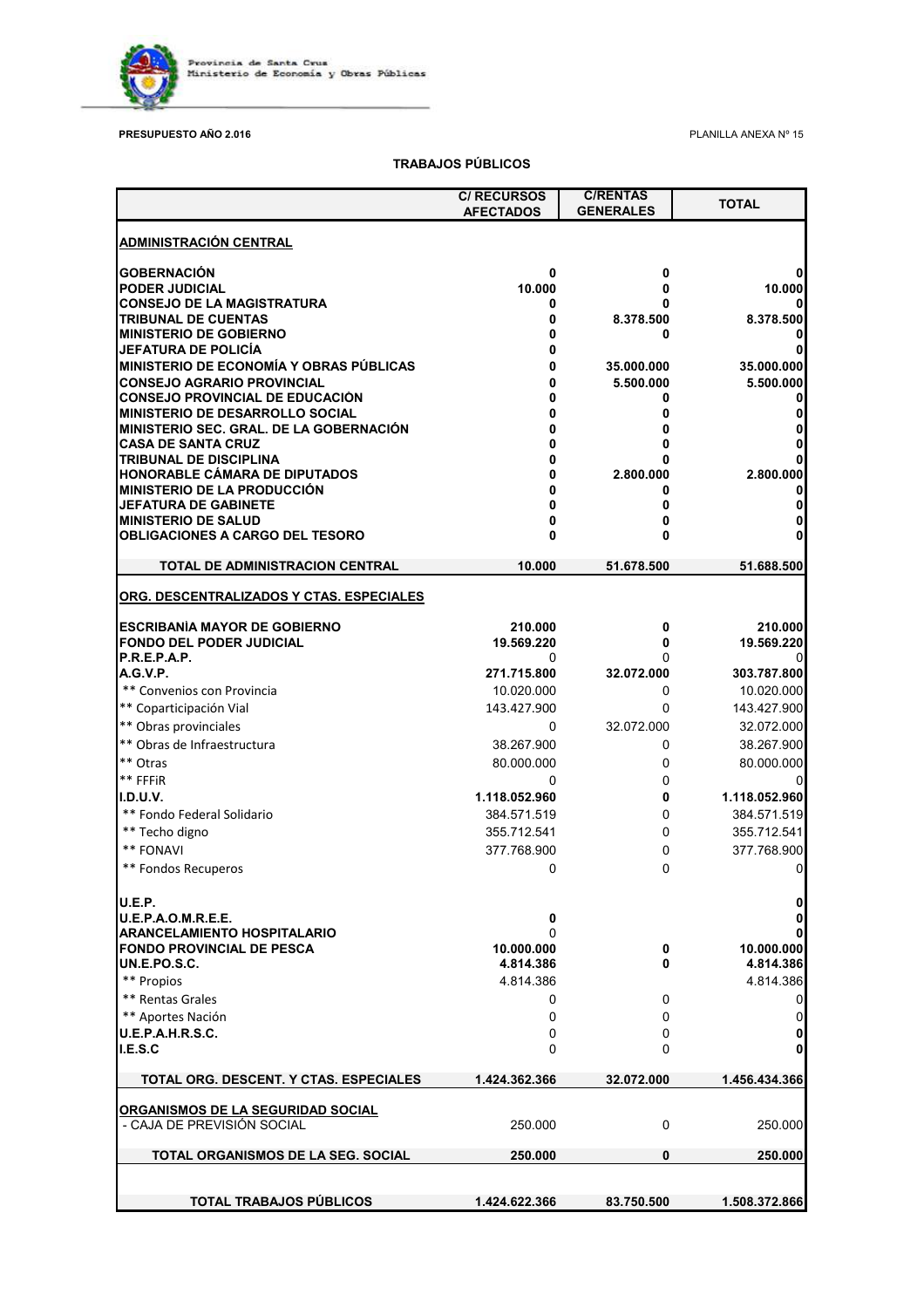

PRESUPUESTO AÑO 2.016 **Planilla Anexa Nº 16** Planilla Anexa Nº 16

### **GASTO EN TRANSFERENCIAS**

### **POR CARÁCTER INSTITUCIONAL Y ECONÓMICO**

| Jurisdicciones / Recursos                                                   | <b>Transf. Corrientes</b> | <b>Transf. de Capital</b>  | <b>Total</b>            |
|-----------------------------------------------------------------------------|---------------------------|----------------------------|-------------------------|
| <b>TOTAL</b>                                                                | 10.840.134.930            | 132.823.173                | 10.972.958.103          |
| <b>ADMINISTRACION CENTRAL</b>                                               | 4.204.726.292             | 132.823.173                | 4.337.549.465           |
| <b>MINISTERIO DE GOBIERNO</b>                                               | 29.700.000                | 1.200.000                  | 30.900.000              |
| Pensiones                                                                   |                           |                            | 0                       |
| Ayudas Sociales a Personas                                                  | 27.000.000                | 1.200.000                  | 28.200.000              |
| Transf. a instituciones culturales y sociales                               | 200.000                   | 0                          | 200.000                 |
| Transf. Adm. Cental nac.                                                    | 2.500.000                 | $\mathbf 0$                | 2.500.000               |
|                                                                             |                           |                            |                         |
| <b>MINISTERIO DE ECON. Y OBRAS PUBLICAS</b>                                 | 17.270.000                | 0                          | 17.270.000              |
| Ayudas Sociales a Personas<br>SUBSIDIO CONSUMO DE GAS                       | 3.100.000                 | 0<br>$\mathbf 0$           | 3.100.000<br>400.000    |
| SUB. TASA LÍNEA DE CRÉDITOS HIPOTECARIOS                                    | 400.000<br>20.000         | $\mathbf 0$                | 20.000                  |
| SUB. TASA LÍNEA DE CRÉDITOS TAXIS Y/O REMISES                               | 150.000                   | 0                          | 150.000                 |
| SUB. SEGUROS LÍNEA DE CRÉDITOS TAXIS Y/O REMISES                            | 20.000                    | $\mathbf 0$                | 20.000                  |
| SUB. TASA LÍNEA DE CRÉDITOS GAS RIO TURBIO                                  | 10.000                    | $\mathbf 0$                | 10.000                  |
| SUB. TASA LÍNEA DE CRÉDITOS COMERCIANTES                                    | 200.000                   | $\mathbf 0$                | 200.000                 |
| SUB. TASA LÍNEA DE CRÉDITOS AGROPECUARIOS                                   | 150.000                   | $\mathbf 0$                | 150.000                 |
| ACUERDOS COMP. Y OPER. TRANSF. B.S.C.S.A.                                   | 2.000.000                 | 0                          | 2.000.000               |
| SUB. TASA PARA EMPRESAS DE HOTELERÍA                                        | 150.000                   | $\mathbf 0$                | 150.000                 |
| <b>OTRAS</b>                                                                |                           |                            | 0                       |
| Transf. Para act. Científicas y Académicas                                  | 20.000                    | 0                          | 20.000                  |
| <b>ASAP</b>                                                                 | 20.000                    | 0                          | 20.000                  |
| Transf. al Sector Público Nacional                                          | 14.150.000                | $\mathbf{0}$               | 14.150.000              |
| CFI LEY 23548                                                               | 12.500.000                | 0                          | 12.500.000              |
| <b>CIMOP</b>                                                                | 400.000                   | $\mathbf 0$                | 400.000                 |
| <b>COMISION ARBITRAL</b>                                                    | 700.000                   | $\mathbf 0$                | 700.000                 |
| COMISION FEDERAL DE IMPUESTOS                                               | 300.000<br>200.000        | $\mathbf 0$<br>$\mathbf 0$ | 300.000<br>200.000      |
| CONSEJO FEDERAL DE RESPONSABILIDAD FISCAL<br>FORO PERMANENTE DE PRESUPUESTO | 50.000                    | 0                          | 50.000                  |
| <b>OFEPHI</b>                                                               |                           |                            | 0                       |
| Transferencias a Universidades                                              | 0                         | 0                          | 0                       |
| <b>UNPA</b>                                                                 | $\Omega$                  | $\Omega$                   | 0                       |
|                                                                             |                           |                            |                         |
| <b>CONSEJO AGRARIO PROVINCIAL</b>                                           | 9.520.000<br>300.000      | 0<br>0                     | 9.520.000<br>300.000    |
| Becas<br>Tranf. a Empresas Privadas                                         | 8.500.000                 | 0                          | 8.500.000               |
| <b>ESPECIES PERJUDICIALES</b>                                               | 1.500.000                 | $\mathbf 0$                | 1.500.000               |
| PROGRAMA AGUAS SUBTERRANEAS                                                 | 7.000.000                 | $\mathbf 0$                | 7.000.000               |
| 0                                                                           | 0                         | $\mathbf 0$                | 0                       |
| PROGRAMAS FORESTACIÓN Y TRABAJO                                             | 0                         | 0                          | 0                       |
| Transf. al Sector Público Nacional                                          | 720.000                   | 0                          | 720.000                 |
| <b>BRIGADAS FORESTALES</b>                                                  | 720.000                   |                            | 720.000                 |
|                                                                             |                           |                            |                         |
| <b>CONSEJO PROVINCIAL DE EDUCACION</b>                                      | 853.300.000               | 0<br>$\mathbf 0$           | 853.300.000             |
| Becas<br><b>BECAS EST. SECUNDARIOS</b>                                      | 13.000.000<br>8.000.000   | 0                          | 13.000.000<br>8.000.000 |
| <b>BECAS EST. UNIVERSITARIOS</b>                                            | 5.000.000                 | 0                          | 5.000.000               |
| Transf. a Instituciones de Enseñanza                                        | 840.300.000               | $\mathbf 0$                | 840.300.000             |
| <b>AONIKENK</b>                                                             | 3.000.000                 | $\mathbf 0$                | 3.000.000               |
| ESCUELAS PRIVADAS LEY 263                                                   | 765.000.000               | $\Omega$                   | 765.000.000             |
| <b>FUNDACION AUSTRO</b>                                                     | 15.500.000                | $\mathbf 0$                | 15.500.000              |
| I.C.E.P.                                                                    | 30.500.000                | $\mathbf 0$                | 30.500.000              |
| L.P.E.L.                                                                    | 3.000.000                 | $\mathbf 0$                | 3.000.000               |
| NUESTRA SRA. DE LA PATAGONIA                                                | 9.000.000                 | $\mathbf 0$                | 9.000.000               |
| <b>POPLARS</b>                                                              | 3.000.000                 | $\mathbf 0$                | 3.000.000               |
| <b>XOSHEN AIKE</b>                                                          | 2.200.000                 | $\mathbf 0$                | 2.200.000               |
| <b>UPSALA</b>                                                               | 9.100.000                 | $\Omega$                   | 9.100.000               |
| AYUDAS SOCIALES A PERSONAS                                                  | 0                         | 0                          | 0                       |
| <b>MINISTERIO DE DESARROLLO SOCIAL</b>                                      | 329.433.091               | 25.628.573                 | 355.061.664             |
| Pensiones                                                                   | 101.400.000               |                            | 101.400.000             |
| Ayuda Sociales a Personas                                                   | 223.272.482               | 11.142.858                 | 234.415.340             |
| COMEDORES ESCOLARES - COPA DE LECHE                                         | 54.347.687                |                            | 54.347.687              |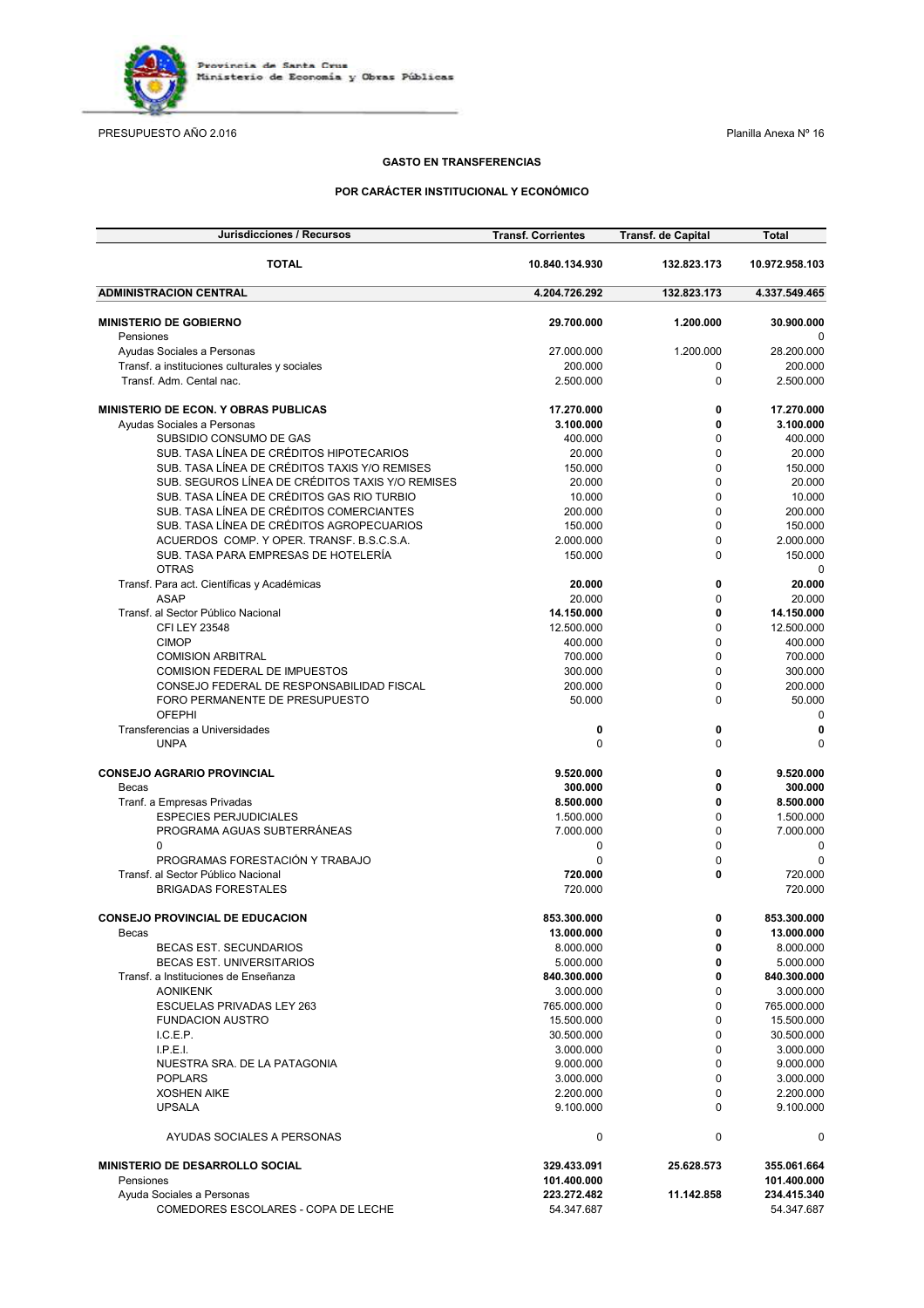

| <b>TARJETA SOCIAL</b>                                   | 6.956.157                      |             | 6.956.157                      |
|---------------------------------------------------------|--------------------------------|-------------|--------------------------------|
| <b>LEY 3062</b>                                         | 33.428.572                     | 11.142.858  | 44.571.430                     |
| PROSOCO PROSONU                                         | 1.500.000                      |             | 1.500.000                      |
| LEY 2556 FDO FIN. PROG. HOGARES C/ DISCAPAC             | 436.800                        |             | 436.800                        |
| ACCIÓN SANITARIA OTROS                                  |                                |             |                                |
| <b>OTROS</b>                                            | 126.603.266                    |             | 126.603.266                    |
| Transf. a Instituciones Culturales y Sociales           | 4.760.609                      | 14.485.715  | 19.246.324                     |
|                                                         |                                |             |                                |
| CONVENIO PROGRAMA DEPORTES Y RECREACION                 | 4.760.609                      |             | 4.760.609                      |
| <b>OTROS</b>                                            |                                | 14.485.715  | 14.485.715                     |
|                                                         |                                |             |                                |
| MINISTERIO SECRETARÍA GENERAL DE LA GOBERNACIÓN         | 18.600.000                     | 11.000.000  | 29.600.000                     |
| Ayudas Sociales a Personas                              | 4.000.000                      | 4.000.000   | 8.000.000                      |
| Transf. a Instituciones Culturales y Sociales           | 9.000.000                      | 7.000.000   | 16.000.000                     |
| Tranf. a Empresas Privadas                              | 2.100.000                      | 0           | 2.100.000                      |
| ACUERDO BCO. SANTA CRUZ S.A.                            | 2.100.000                      | $\Omega$    | 2.100.000                      |
| <b>OTROS</b>                                            |                                | 0           | 0                              |
|                                                         |                                | 0           |                                |
| Tranf. a Inst. Públicas Nacionales.                     | 1.000.000                      |             | 1.000.000                      |
| Convenio Ejército Argentino                             | 1.000.000                      | $\Omega$    | 1.000.000                      |
| Transf. al Sector Público Nacional                      | 2.500.000                      | 0           | 2.500.000                      |
| <b>Convenios UNPA</b>                                   | 2.000.000                      | 0           | 2.000.000                      |
| Convenios Pasantías                                     | 500.000                        | $\Omega$    | 500.000                        |
| <b>MINISTERIO DE SALUD</b>                              | 92.548.000                     | 0           | 92.548.000                     |
|                                                         |                                |             |                                |
| Ayudas Sociales a Personas                              | 55.898.000                     | $\mathbf 0$ | 55.898.000                     |
| Plan Nacer                                              | 1.850.030                      | 0           | 1.850.030                      |
| Otros                                                   | 54.047.970                     | $\Omega$    | 54.047.970                     |
| Residencias Médicas                                     | 4.650.000                      | 0           | 4.650.000                      |
| Transferencias a Universidades                          | 0                              | 0           |                                |
| Transferencias a Hospital SAMIC El Calafate             | 32.000.000                     | 0           | 32.000.000                     |
| HONORABLE CÁMARA DE DIPUTADOS                           | 4.823.000                      | 200.200     | 5.023.200                      |
| Ayudas Sociales a Personas                              |                                |             | 0                              |
| Transf. a Instituciones de Enseñanza                    | 3.458.000                      | 91.000      | 3.549.000                      |
| Transferencias a Gobiernos Municipales                  | 1.365.000                      | 0           | 1.365.000                      |
| Transf. a Instituciones Culturales y Sociales           |                                | 109.200     | 109.200                        |
|                                                         |                                |             |                                |
| <b>MINISTERIO DE LA PRODUCCIÓN</b>                      | 1.466.964                      | 2.774.400   | 4.241.364                      |
| Transf. a Instituciones Culturales y Sociales           | 0                              | 0           | 0                              |
| Tranf. a Empresas Privadas                              | 325.992                        | 2.774.400   | 3.100.392                      |
| Transf. al Sector Público Nacional                      | 1.140.972                      | 0           | 1.140.972                      |
| ENTE PATAGONIA TURISMO REGIONAL                         | 256.632                        | $\Omega$    | 256.632                        |
| CONSEJO FEDERAL DEL TURISMO                             | 86.700                         | 0           | 86.700                         |
| OTRAS TRANSFERENCIAS                                    | 797.640                        | $\Omega$    | 797.640                        |
|                                                         |                                |             |                                |
| <b>OBLIGACIONES A/C. DEL TESORO</b>                     | 2.848.065.237                  | 92.020.000  | 2.940.085.237                  |
| Tranf. a Empresas Privadas                              | 0                              | 0           |                                |
| <b>DISTRIGAS S.A.</b>                                   | 0                              | 0           | $\Omega$                       |
| Transf. a Empresas Públicas No Financieras Provinciales | 62.764.345                     | 10.000.000  | 72.764.345                     |
| CANAL <sub>9</sub>                                      | 62.764.345                     | 10.000.000  | 72.764.345                     |
| SERVICIOS PÚBLICOS S.E.                                 | 0                              | 0           | 0                              |
| <b>OTROS</b>                                            | 0                              | 0           | $\mathbf 0$                    |
| Coparticipaciones a Municipios y Comisiones de Fomento  | 2.405.300.892                  | 82.020.000  | 2.487.320.892                  |
| COPARTICIPACIÓN FONDO FEDERAL SOLIDARIO                 | 0                              | 82.020.000  | 82.020.000                     |
| COPARTICIPACIÓN REGALÍAS HIDROCARBURÍFERAS              | 300.512.385                    | $\Omega$    | 300.512.385                    |
|                                                         |                                |             |                                |
| COPARTICIPACIÓN PROVINCIAL DE IMPUESTOS                 | 1.481.923.877                  | $\Omega$    | 1.481.923.877                  |
| COPARTICIPACIÓN FEDERAL DE IMPUESTOS                    | 622.864.630                    | 0           | 622.864.630                    |
| Transferencias a Municipios y Comisiones de Fomento     |                                |             |                                |
|                                                         | 380.000.000                    | 0           | 380.000.000                    |
| TRANSFERENCIAS PARA FINANCIAR GASTOS CTES               | 380.000.000                    | $\Omega$    | 380.000.000                    |
| ORG. DESCENTRALIZADOS Y CTAS. ESPECIALES                | 0                              | $\mathbf 0$ | $\pmb{0}$                      |
|                                                         |                                |             |                                |
| I.E.S.C.                                                | 0                              | 0           | 0                              |
| Transf. a Empresas Privadas                             | 0                              | 0           | $\Omega$                       |
|                                                         |                                |             |                                |
| <b>Fondo Provincial de Pesca</b>                        | 0                              | 0           | 0                              |
| Transf. a Empresas Privadas                             | 0                              | 0           | 0                              |
|                                                         |                                |             |                                |
| ORG. DE LA SEGURIDAD SOCIAL                             | 6.635.408.638                  | 0           | 6.635.408.638                  |
| CAJA DE PREVISIÓN SOCIAL<br><b>Jubilaciones</b>         | 6.635.408.638<br>6.635.408.638 | 0<br>0      | 6.635.408.638<br>6.635.408.638 |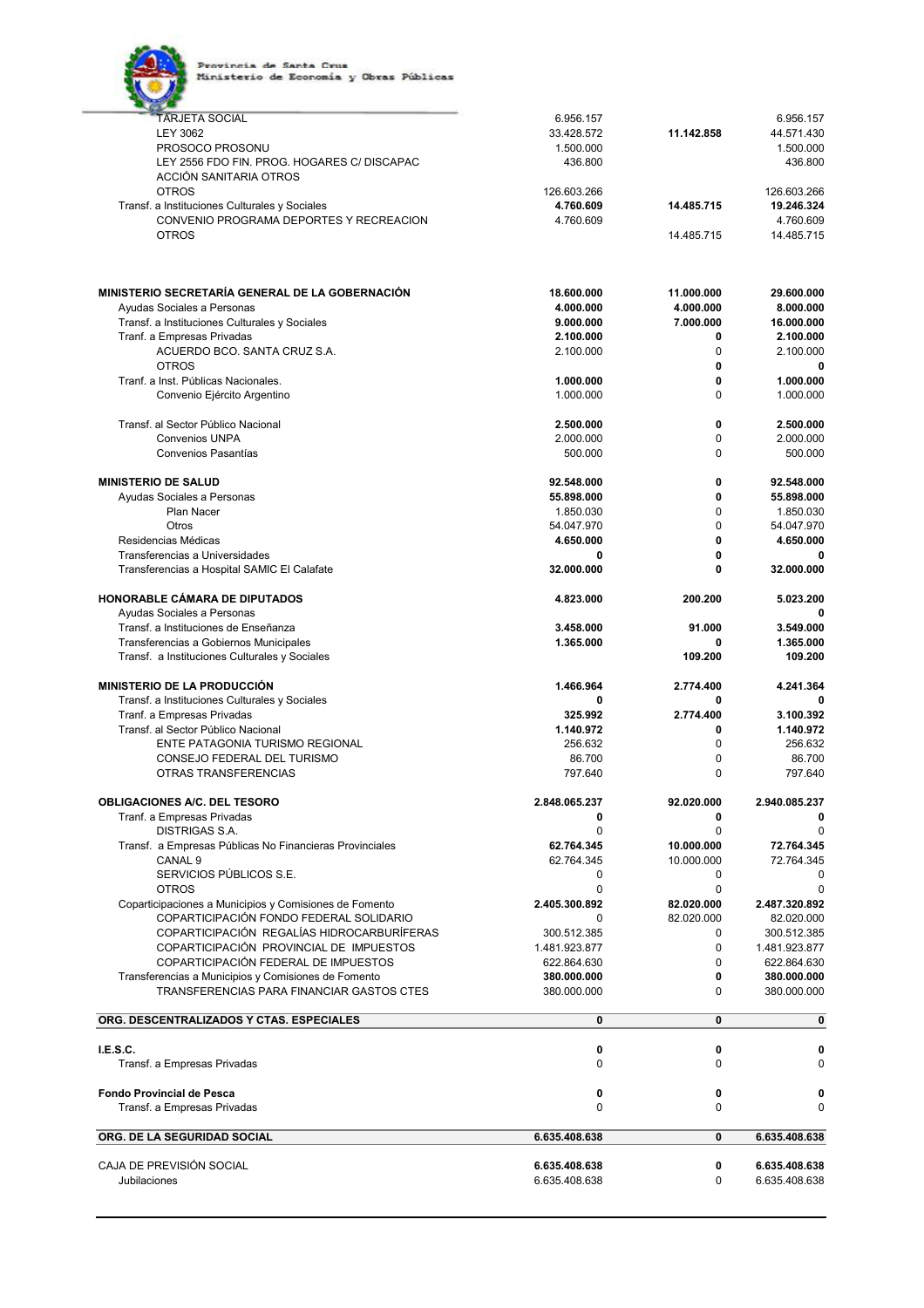

PRESUPUESTO AÑO 2.016 CONSTRUITION AND 2.016

## **INVERSIÓN FINANCIERA**

| <b>CONCEPTO</b>                                  | <b>IMPORTE</b> |
|--------------------------------------------------|----------------|
| <b>ADMINISTRACION CENTRAL</b>                    |                |
| <b>MINISTERIO DE GOBIERNO</b>                    | 1.000.000      |
| PRO.EM.SA.                                       | 1.000.000      |
| <b>IMINISTERIO DE ECONOMIA Y O. PUBLICAS</b>     | 4.500.000      |
| AYUDAS SOCIALES A PERSONAS                       | 0              |
| <b>CFI LEY 23548</b>                             | 0              |
| <b>CREDITO HIPOTECARIO</b>                       | 2.500.000      |
| <b>VARIOS</b>                                    | 2.000.000      |
| <b>CONSEJO AGRARIO PROVINCIAL</b>                | 5.500.000      |
| <b>CREDITO SOCIEDADES RURALES</b>                | 3.500.000      |
| <b>LEY OVINA</b>                                 | 2.000.000      |
| <b>VARIOS</b>                                    | $\overline{0}$ |
| <b>MINISTERIO DE DESARROLLO SOCIAL</b>           | $\pmb{0}$      |
| <b>COOPERATIVAS</b>                              | $\mathsf 0$    |
| MINISTERIO SECRETARIA GENERAL DE LA GOBERNACIÓN  | $\pmb{0}$      |
| <b>VARIOS</b>                                    | 0              |
| <b>MINISTERIO DE LA PRODUCCIÓN</b>               | 15.028.000     |
| FONDO DE DESARROLLO PROVINCIAL                   | 14.218.800     |
| <b>VARIOS</b>                                    | 809.200        |
| <b>OBLIGACIONES A CARGO DEL TESORO</b>           | 2.038.215.750  |
| PRÉSTAMOS A MUNICIPIOS                           | 1.170.000.000  |
| <b>DISTRIGAS S.A.</b>                            | 113.215.750    |
| SERVICIOS PÚBLICOS S.E.                          | 755.000.000    |
| TOTAL DE ADMINISTRACIÓN CENTRAL                  | 2.064.243.750  |
| <u> ORG. DESCENTRALIZADOS Y CTAS. ESPECIALES</u> |                |
| <b>INST. DE DESARROLLO URBANO Y VIVIENDA</b>     | 2.000.000      |
| <b>VIVIPLAN</b>                                  | 500.000        |
| <b>FONAVI</b>                                    | 1.000.000      |
| <b>VARIOS</b>                                    | 500.000        |
| <b>INSTITUTO DE ENERGÍA SANTA CRUZ</b>           | $\mathbf{0}$   |
| ENERGÍA EÓLICA                                   | $\overline{0}$ |
| TOTAL ORG. DESCENT. Y CTAS. ESPECIALES           | 2.000.000      |
| ORGANISMOS DE LA SEGURIDAD SOCIAL                | $\overline{0}$ |
| - CAJA DE PREVISIÓN SOCIAL                       | $\overline{0}$ |
| TOTAL ORGANISMOS DE LA SEG. SOCIAL               | $\mathbf{0}$   |
| TOTAL INVERSIÓN FINANCIERA                       | 2.066.243.750  |